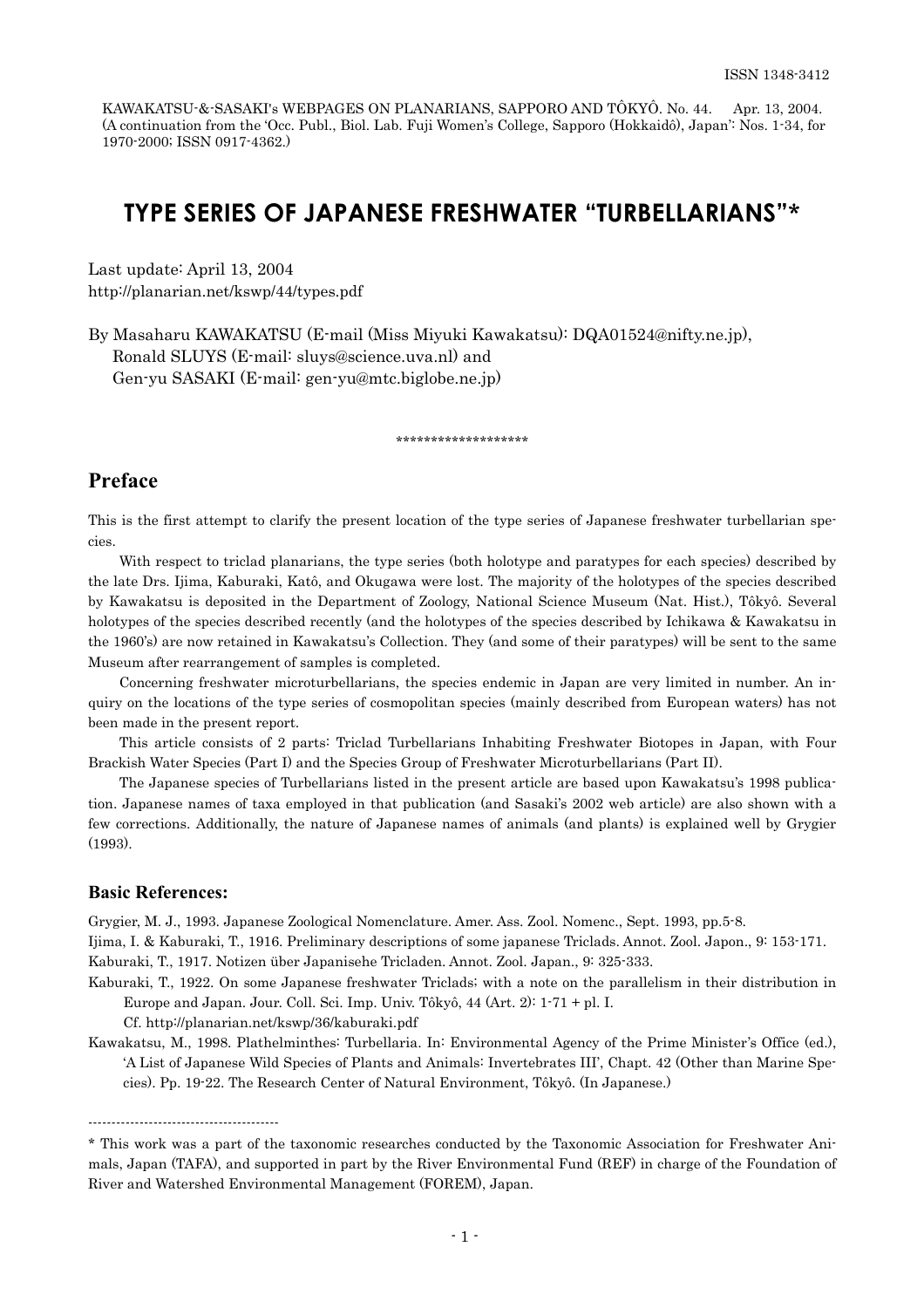## **Web articles:**

- Biodiversity Center of Japan, 2001. Phagocata papillifera. In: RDB Zukan. The Ministry of Environment of Japan. (In Japanese.) http://www.sizenken.biodic.go.jp/rdb/content/O65.html
- Sasaki, G.-Y., 2002. Japanese freshwater planarians in color (Dr. M. Kawakatsu).

http://www2u.biglobe.ne.jp/~gen-yu/plaj\_list.html Japanese Version. http://www2u.biglobe.ne.jp/~gen-yu/plaj\_list\_e.html English Version.

Sasaki, G.-Y., Miyazaki, T., Murayama, H., Yamamoto, K., Hotta, Y. & Kawakatsu, M. 0000. Japanese freshwater planarians in color: Supplement. In preparation. http://planarian.net No. 38.

## **Abbreviations used:**

KSL No.: Kawakatsu's Specimen Lot No. in Kawakatsu's Collection ss: sagittal serial section; ts: transverse sections; hs: horizontal sections; wm: whole mount DZNSM: Department of Zoology, National Science Museum.(Nat. Hist.), Tôkyô. LBM: Lake Biwa Museum, Kusatsu. ZMA: Zoological Museum, University of Amsterdam, Amsterdam. LIRAS: Limnological Institute, Russian Academy of Science, Irkutsk. USM: U. S. National Museum, Smithsonian Institution, Washington, D.C.

### **Old and Present Administrative Divisions of Japan:**

Cf. Kawakatsu, M. & Sasaki, G.-Y., 2004. A blank topographical map of Japan, with explanatory maps of the Izu-Ogasawara Islands and the Southwest Islands for the chorological study of planarians. http://planarian.net/kswp/43/jmap.pdf

The Japanese authors are indebted to Prof. Dr. Akifumi Ohtaka (Hirosaki) and Mr. Minoru Uenishi (TAFA Office, Kyôto) for their valuable advice about the construction of this web article and the preparation of its first digital draft.

## **PART I**

## TYPE SERIES OF TRICLAD TURBELLARIANS INHABITING FRESHWATER BIOTOPES IN JAPAN, WITH FOUR BRACKISH WATER SPECIES

## **FRESHWATER SPECIES**

Order Seriata Bresslau, 1933 順列目 Suborder Tricladida Lang, 1884 ウズムシ亜目(三岐腸目) Infraorder Paludicola Hallez, 1892 ウズムシ低亜目 (淡水生三岐腸亜目) Family Dugesiidae Ball, 1974 サンカクアタマウズムシ科 Genus *Dugesia* Girard, 1850 ナミウズムシ属

## 1) Dugesia japonica Ichikawa & Kawakatsu, 1964

Japanese name: Nami-uzumushi ナミウズムシ Type locality: Genchi, Matsumoto, Nagano Pref., Chûbu Region, Honshû. Holotype: KSL Nos. 102-c (ss, 3 slides). DZSNM, Tôkyô. Paratypes: KSL Nos. 102-e (6 slides); 286-f (2 slides); 1385-g (9 slides); 1385-k (1 wm). DZSNM, Tôkyô.

Note. The species name on labels of type series is shown as *Dugesia japonica* (*D. j. japonica*) sp. nov. DZSNM Registered Nos. 2949, 2950, 2951.

Original and redescriptions: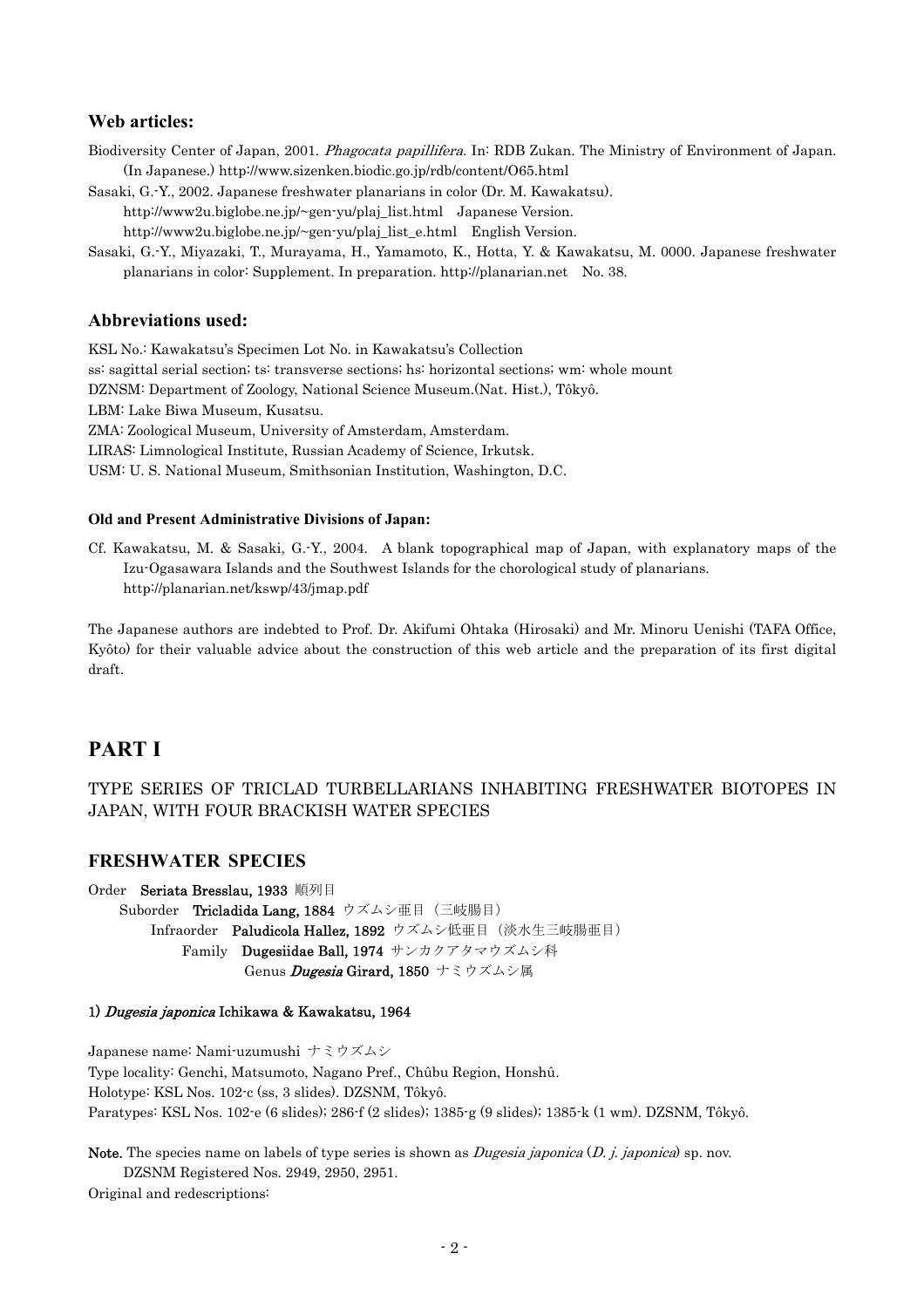- Ichikawa, A. & Kawakatsu, M., 1964. A new freshwater planarian, *Dugesia japonica*, commonly but erroneously known as Dugesia gonocephala (Dugès). Annot. Zool. Japon., 37: 185-194.
- Kawakatsu, M., Oki, I., Tamura, S. & Sugino, H., 1976. Studies on the morphology, karyology and taxonomy of the Japanese freshwater planarian *Dugesia japonica* Ichikawa et Kawakatsu, with a description of a new subspecies Dugesia japonica ryukyuensis subspec. nov. Bull. Fuji Women's College, (14), II: 81-126.

#### Misidentification:

Planaria gonocephala in Ijima & Kaburaki (1916) and Kaburaki (1922).

Ijima & Kaburaki (1916: 160-162)

Localities: "-- Under sunken objects in running as well as stagnant waters in various parts of Hondo. This species, which is also known from Europe and North America, is the commonest and the most widely distributed freshwater planarian in Japan". Copulatory organ: Fig. 13 (on p. 161).

Kawakatsu's Note. "Hond" = Honshû, Japan.

Kaburaki (1922: 12-17)

"This species, which is well known from Europe and North America, is also the commonest and the most widely distributed freshwater planarian in Japanese territories. It is usually found beneath stones and other sunken objects in running and standing waters in various regions". Copulatory organ: Text, fig. 5 (on p. 16).

### 2) Dugesia ryukyuensis Kawakatsu, 1976

Japanese name: Ryûkyû-nami-uzumushi リュウキュウナミウズムシ

Type locality: Nakayama-gawara, Urasoe, Okinawa, Okinawa Pref., Southwest Islands.

Holotype: KSL No. 1379-a (ss, 3 slides). DZNSM, Tôkyô.

Paratypes: KSL Nos. 1379-g (6 slides). 1379-h (2 slides); 1386-a and 1386-b (2 specimens mounted on one slide). DZNSM, Tôkyô.

Note. The species name on labels of the type series is shown as *Dugesia japonica ryukyuensis* subsp. nov. DZSNM Registered No. 2952.

Original description: See Dugesia japonica.

Elevation to the species rank:

Kawakatsu, M., Oki, I. & Tamura, S., 1993. Taxonomy and geographical distribution of *Dugesia japonica* and Dugesia ryukyuensis in the Far East. VII ISBT Programme/ Abstracts (Åbo / Turku, June 17-22, 1993), p. 22.

[Proposal in the present paper: There are sufficient morphological and karyological differences between 2 subspecies of D. japonica to justify giving D. j. ryukyuensis the rank of a separate species.]

#### 3) *Dugesia izuensis* Katô, 1943

Japanese name: Izu-uzumushi イズウズムシ

Type locality: Suzaki-chô, Shimoda, Shizuoka Pref. (Izu Peninsula), Chûbu Region, Honshû. Disappeared? Holotype: lost.

- Note. New material of this rare species has not obtained after the original description. For Katô's original and redescriptions of this species, see Kawakatsu (1983).
- Kawakatsu, M., 1983. A commentary on the late Dr. K. Katô's 1943 paper in Japanese including the original description of *Dugesia izuensis* (Turbellaria, Tricladida, Paludicola). Occ. Publ., Biol. Lab. Fuji Women's College, Sapporo (Hokkaidô), Japan, (9): 1-8.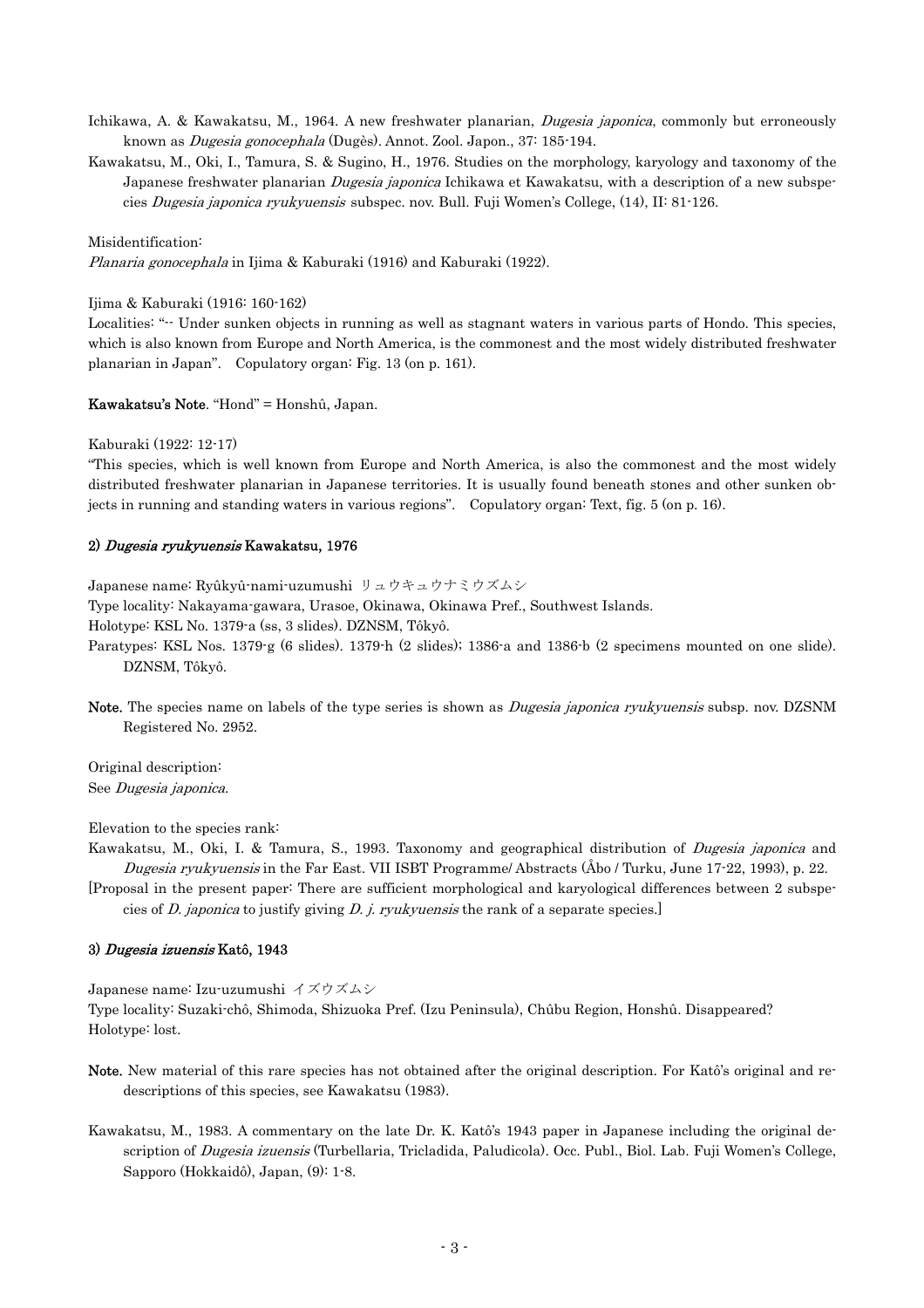Original and redescriptions:

Katô, K., 1943. On Japanese fresh-water planarians. Botany & Zoology, 11: 628-630. (In Japanese.) Katô, K., 1950. A new fresh-water Triclad from Japan. Annot. Zool. Japon., 24: 45-48. Redescription.

### 4) Dugesia austroasiatica Kawakatsu, 1985

Japanese name: Tônan-azia-uzumushi トウナンアジアウズムシ

- Type locality: The Nîgata City Aquarium, Nîgata, Chûbu Region, Honshû. This is an exotic species introduced into Japan from some SE Asian countries.
- Holotype: KSL No. 707-e (ss, 2 slides).
- Paratypes: KSL No. 796-a (Nîgata City Aquarium); KSL No. 1202-a (Aquarium of Inokashira Park, Musashino in Metropolitan Tôkyô).
- apparatus of *Dugesia austroasiatica* from culture ponds of Tirapia mossambica in Saga City is reported by Note. The holotype specimen and some of the paratypes will be deposited in the DZNSM, Tôkyô. The copulatory Kawakatsu, Takai, Oki, Tamura & Aoyagi (1986). Chromosome no.: 2x=16, with a karyotype of 2m + 2m +  $2\text{sm} + 2\text{sm} + 2\text{st} + 2\text{sm} + 2\text{m} + 2\text{m}.$
- planarian *Dugesia austroasiatica* Kawakatsu, 1985, collected from culture ponds of Tirapia mossambica in Kawakatsu, M., Takai, M., Oki, I., Tamura, S. & Aoyagi, M., 1986. A note on an introduced species of freshwater Saga City, Kyûshû, Japan (Turbellaria, Tricladida, Paludicola). Bull. Fuji Women's College, (24), II: 87-94.

Original description:

of tropical fishes in Japan, with a description of a new species, *Dugesia austroasiatica* sp. nov. (Turbellana; Kawakatsu, M., Oki, I., Tamura, S. & Yamayoshi, T., 1985. Reexamination of freshwater planarians found in tanks Tricladida; Paludicola). Bull. Biogeogr. Soc. Japan, 40: 1-19.

Genus *Girardia* Ball, 1974 アメリカナミウズムシ属

#### 5) *Girardia tigrina* (Girard, 1850)

Japanese name: America-nami-uzumushi アメリカナミウズムシ Type locality: New Jersey, U.S.A. (Cf. Girard, 1850: 264). Holotype: not specified.

- Note. This cosmopolitan species is now naturalized in some places of Japan (the Urakami River in Nagasaki, Lake Biwa-ko, etc.). Sexually mature specimens are not yet obtained in Japan.
- 4. Tricladida: Paludicola). Bull. Biogeogr. Soc. Japan, 48: 28-3 Cf. Kawakatsu, M., Tamura, S., Takai, M., Yamamoto, K., Ueno, R. & Oki, I., 1993. The first record of occurrence of a naturalized population of Dugesia tigrina (Girard, 1850) at Nagasaki, Kyûshû, Japan (Turbellaria:
- Girardia tigrina (Girard, 1850), found in Lake Biwa-ko, Japan. Ohmia, (75): 4. (In Japanese.) Nishino, M., Ohtaka, A. & Kawakatsu, M., 2002. A naturalized population of an exotic freshwater planarian,

 Family Planariidae Stimpson, 1857 ヒラタウズムシ科 Genus *Phagocata* Leidy, 1847 ホソウズムシ属

### 6) *Phagocata vivida* (Ijima et Kaburaki, 1916)

Japanese name: Miyama-uzumushi ミヤマウズムシ Type locality: Mountainous areas of the Kantô and Tôhoku Regions in Honshû. Holotype: lost.

Note. Copulatory apparatus of the following samples in Kawakatsu's Collection is reported: KSL Nos. 537-b, 1629-d,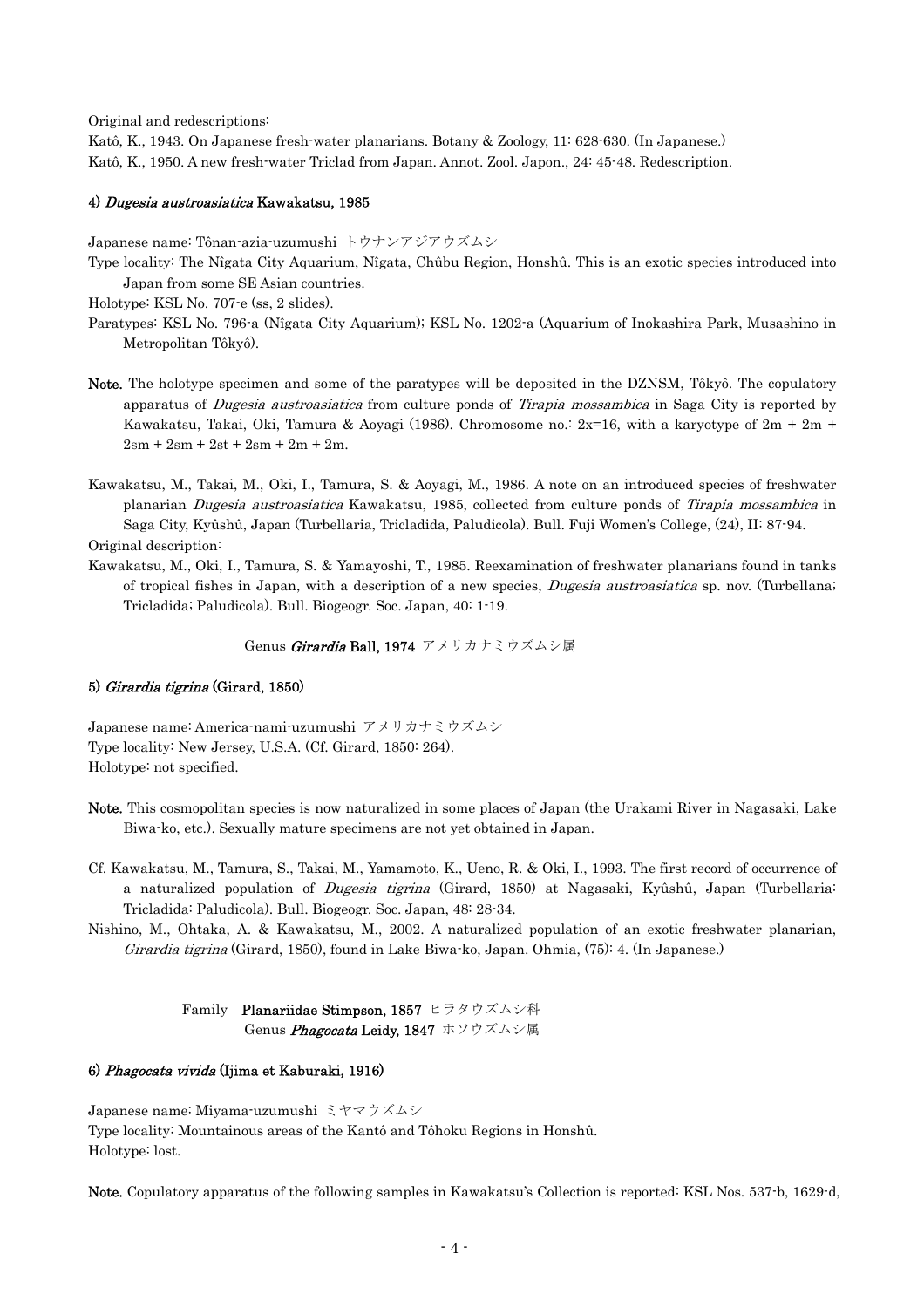1629-h. Copulatory apparatus of South Korean samples is also reported: KSL No. 427-c. Some of the samples separated from them will be deposited in the DZNSM, Tôkyô. Several sets of sections separated from Kawakatsu's Collection are also deposited in the ZMA, Amsterdam.

Original and redescriptions:

Ijima & Kaburaki, 1916. Kaburaki, 1922: Redescription.

- Cf. Kawakatsu, M., Teshirogi, W. & Ishida, S., 1982. Morphology of Phagocata vivida (Ijima et Kaburaki, 1916) with supernumerary eyes collected from Mt. Iwaki-san in Aomori Prefecture, Tôhoku Region, Honshû, Japan. Sci. Rep. Hirosaki Univ., 29: 30-46.
- Kawakatsu, M., Timoshkin, 0. A., Porfirjeva, N. A. & Takai, M., 1994. Taxonomic notes on Phagocata vivida (Ijima et Kaburaki, 1916) from South Korea and Primorsky, Russia (Turbellaria: Tricladida: Paludicola). Bull. Biogeogr. Soc. Japan, 49: 1-12.
- Sluys, R., Kawakatsu, M. & Timoshkin, O. A., 2001. Taxonomic redescription of *Phagocata sibirica* and comparison with Phagocata vivida (Tricladida, Paludicola). Belg. Jour. Zool., 131 (Suppl. 1): 193-199.

### 7) *Phagocata kawakatsui* Okugawa, 1956

Japanese name: Kogata-uzumushi コガタウズムシ

- Type locality: A spring-fed brooklet on the grounds of Kawakatsu's country house, Bukuden-2, Hongô, Minoda, Asahi-chô, Kameoka City, Kyôto Pref., Kinki Region, Honshû.
- Holotype: Slides used by Okugawa (1956) for the original description of this species were lost. The holotype specimen was not designated in his paper.
- Note. Kawakatsu has the sample collected from the type locality: KSL No. 115-i (ss, 1 slide). It will be deposited in the DZNSM, Tôkyô, together with the following samples from the other 12 localities in Honshû (Chûgoku, Kinki, Chûbu, and Tôhoku Regions) and Shikoku: KSL Nos. 436-e (Takamatsu), 570-a (Kanazawa), 1251-b (Matsumoto), 1254-g (Shimo-Ina), 1269-i (Gongawa-Shimizu, Iîda), 1280-1 (Toyo'oka), 1284-a (Toyo'oka), 1291-c (Komatsubara), 1327-c (Fujimi Pass), 1815-e (Hiruzen Height), 1262-b (Matsushiro), 1495-h (Fukushima), 1496-a (Fukushima). One set or serial sections separated from Kawakatsu's Collection (KSL No. 2232-c, ss, 2 slides; loc. Off Sabae station, Lake Biwa-ko) will be deposited in the LBM, Kusatsu.
- Cf. Kawakatsu, M., Nishino, M., Tamura, S., Takai, M., Oki, I., Kuznedelov, K. D. & Timoshkin, O. A., 2000. Morphology of Phagocata kawakatsui Okugawa, 1956, from the bottom of Lake Biwa-ko in Honshû, Central Japan (Turbellaria, Tricladida, Paludicola). Acta Biol. Leopoldensia, 22 (1): 27-35.

Original and redescriptions:

- Okugawa, K. I., 1956. A new fresh-water planaria Phagocata kawakatsui sp. nov. from Kyoto Prefecture. Bull. Kyoto Gakugei Univ., B,  $(8)$ : 19-22 + photo pl. 1.
- Kawakatsu, M. & Iwaki, S., 1967. Studies on the morphology, taxonomy and ecology of freshwater planarian, Phagocata kawakatsui Okugawa, with remarks on distribution. Jap. Jour. Ecol., 17: 214-224.
- Kawakatsu, M., Oki, I. & Tamura, S., 1986. Redescription of *Phagocata kawakatsui* Okugawa, 1956, with special reference to local variation of its copulatory apparatus (Turbellaria, Tricladida, Paludicola). Bull. Fuji Women's College, (24), II: 95-120.
- Kawakatsu, M., Nishino, M., Tamura, S., Takai, M., Oki, I., Kuznededelov, D. & Timoshkin, O. A., 2000. Morphology of Phagocata kawakatsui Okugawa, 1956, from the bottom of Lake Biwa-ko in Honshû, Central Japan (Turbellaria, Tricladida, Paludicola). Acta Biol. Leopoldensis, 22 (1): 27-35. UNISINOS, São Leopoldo, Brasil.

## 8) *Phagocata teshirogii* Ichikawa & Kawakatsu, 1962

Japanese name: Tôhoku-kogata-uzumushi トウホクコガタウズムシ Type locality: Gozensui Spring, Hirosaki, Aomori Pref., Tôhoku Region, Honshû. Holotype: KSL No. 231-f (ss, 1 slide).

Note. The holotype specimen and several other samples in Kawakatsu's Collection (KSL Nos. 1493-f, 1867-a, etc.)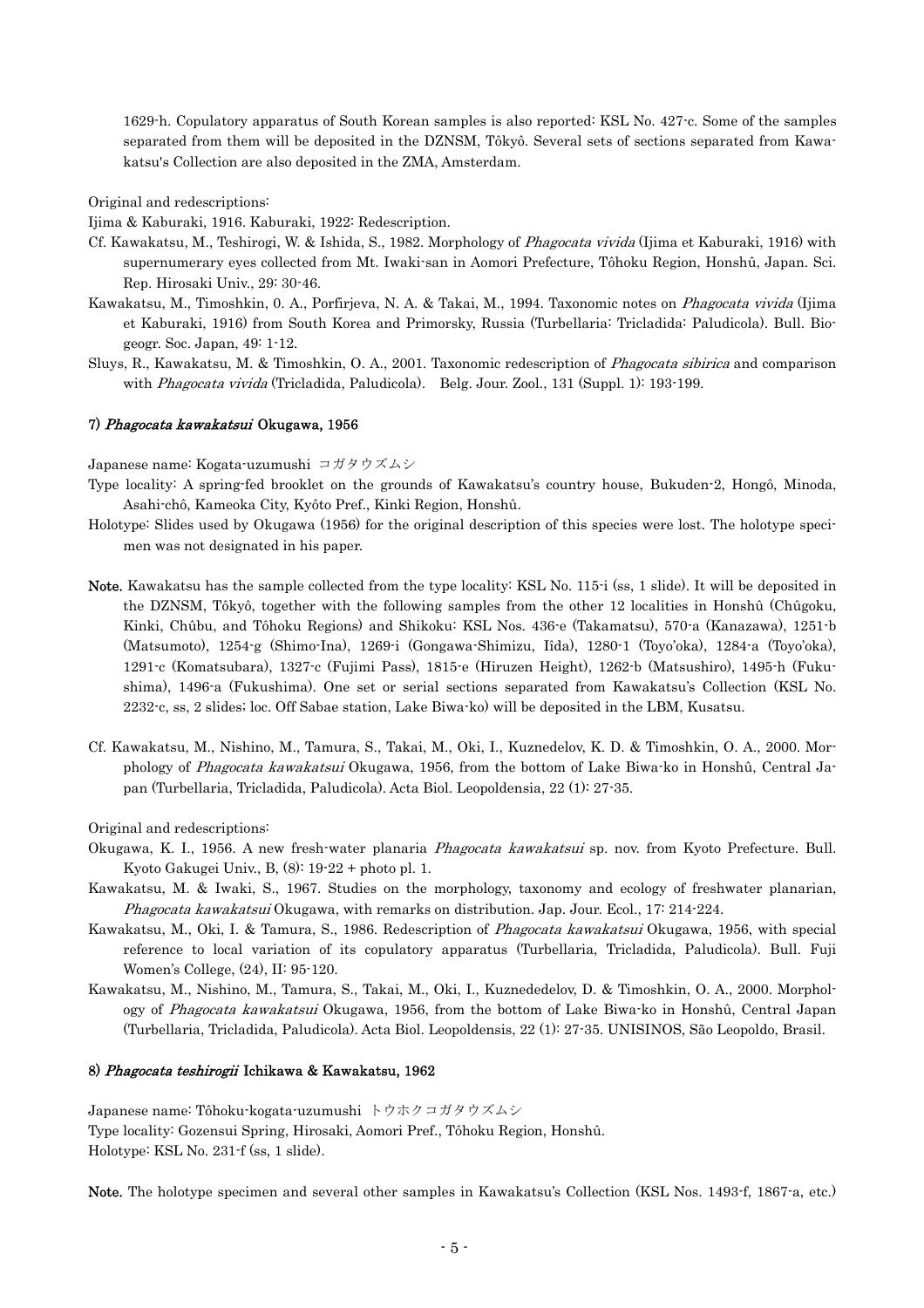will be deposited in the DZNSM, Tôkyô.

Original description:

Ichikawa, A. & Kawakatsu, M., 1962. *Phagocata teshirogii*, a new freshwater planarian, from Tôhoku Region in Honshû. Annot. Zool. Japon., 35: 112-120.

Karyology:

Oki, I., Tamura, S., Nishino, M., Takai, M., Kuznedelov, K. D., Timoshkin, O. A. & Kawakatsu, M., 1998. Chromosomes of Phagocata kawakatsui and Bdellocephala annandalei from Lake Biwa-ko in Honshû, Central Japan. Hydrobiologia, 383: 315-320.

### 9) Phagocata iwamai Ichikawa & Kawakatsu, 1962

Japanese name: Ezo-kogata-uzumushi エゾコガタウズムシ Type locality: Nayoro, Hokkaidô. Holotype: KSL No. 299-a (wm).

- Note. The holotype specimen and several sets of serial sections from the type locality (KSL No. 291) and the Wakkanai locality (KSL No. 215) in Kawakatsu's Collection will be deposited in the DZNSM, Tôkyô.
- Notice! The holotype specimen designated in the original description (Ichikawa & Kawakatsu, 1962: 45) is a whole mount animal. Redesignation of the holotype specimen (serial sections) from the following samples in Kawakatsu's Collection should be necessary: KSL No. 291-a~-q (Nayoro, 17 sets of serial sections), KSL No. 215-a~-t (Wakkanai, 20 sets of serial sections). Whole mounts are also there (KSL No. 299-b~-z, Nayoro).

Original description:

Ichikawa, A. & Kawakatsu, M., 1962. Phagocata iwamai, a new freshwater planarian, from Hokkaido. Annot. Zool. Japon., 35: 38-46.

### 10) Phagocata papillifera (Ijima & Kaburaki, 1916)

Japanese name: Kantô-ido-uzumushi カントウイドウズムシ Type locality: An old unused well at Ichigaya, Shinjuku-ku, Tôkyô. Disappeared. Holotype: lost.

Note. The following samples from the Mitsukaidô locality in Kawakatsu's Collection will be deposited in the DZSNM, Tôkyô. They are as follows: KSL No. 640-c (neotype); KSL Nos. 561-f, 640-g).

Original and redescriptions:

Ijima & Kaburaki, 1916. Kaburaki, 1922: Redescription.

Cf. Kawakatsu, M., Sugino, H., Oki, I., Tamura, S. & Horikoshi, I., 1984. Redescription of *Phagocata papillifera* (Ijima et Kaburaki, 1916), a subterranean planarian from Central Japan, with a comparative description of karyotypes of this species and another Japanese subterranean species *Phagocata suginoi* Kawakatsu, 1974 (Turbellaria, Tricladida, Paludicola). Bull. Fuji Women's College, (22), II: 79-104.

### 11) Phagocata albata Ichikawa & Kawakatsu, 1962

Japanese name: Sôya-ido-uzumushi ソウヤイドウズムシ Type locality: A small spring-fed stream near Toyotomi Hot Spring, Toyotomi-chô, Teshio-gun, Hokkaidô. Holotype: KSL No. 187-c (ss, 2 slides).

Note. The holotype specimen in Kawakatsu's Collection will be deposited in the DZNSM, Tôkyô.

Original description:

Ichikawa, A. & Kawakatsu, M., 1962. Phagocata albata, a new probably subterranean freshwater planarian, from Hokkaidô. Annot. Zool. Japon., 35: 29-37.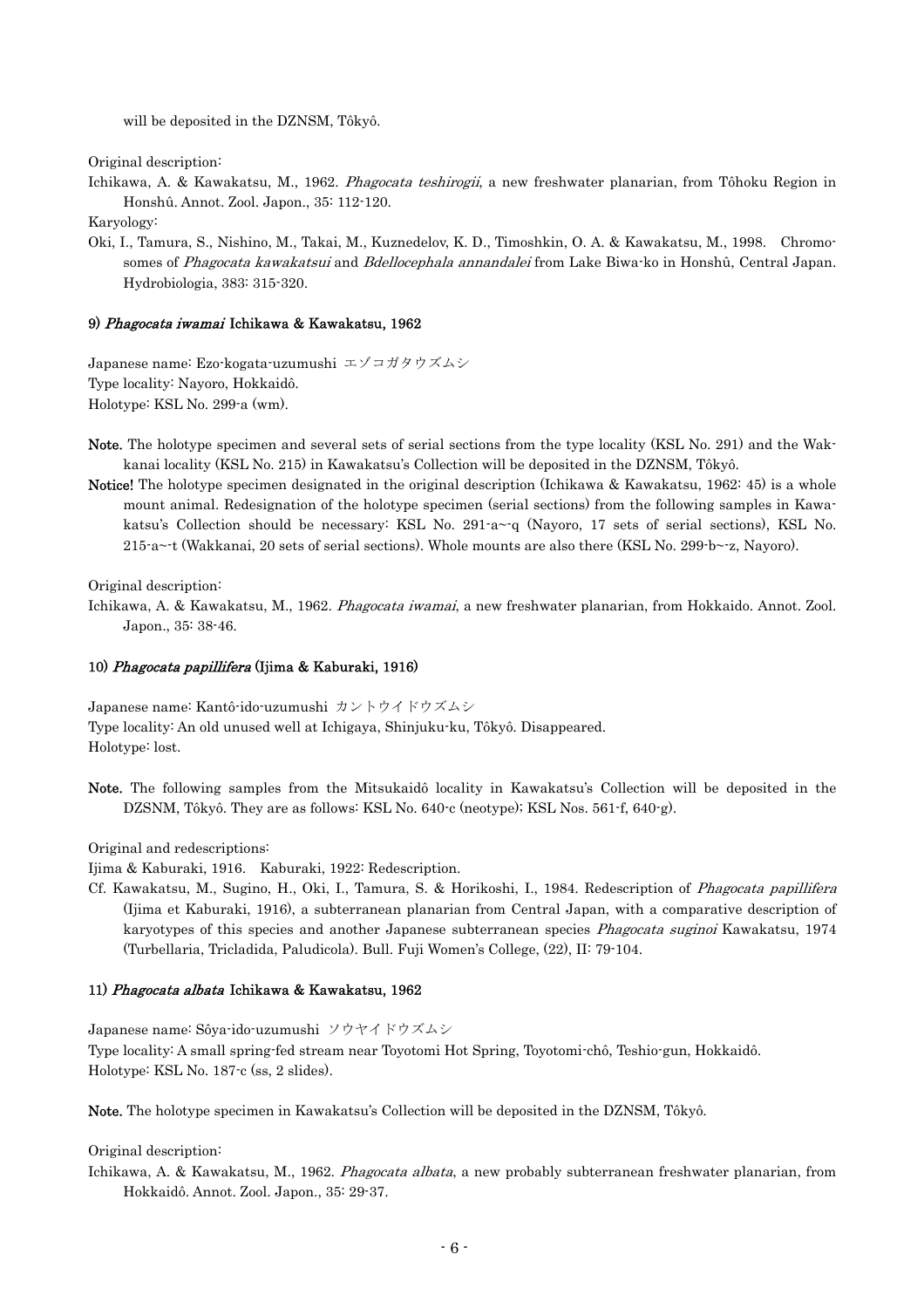### 12) Phagocata tenella Ichikawa & Kawakatsu, 1963

Japanese name: Hidaka-hoso-uzumushi ヒダカホソウズムシ

Type locality: Mt. Apoi and the Horoman River system, Hidaka, Hokkaidô. Animals were collected from swampy land and spring-fed brooklets after heavy rains.

Holotype: KSL No. 271-c (ss, 5 slides).

Note. The holotype specimen in Kawakatsu's Collection will be deposited in the DZSMN, Tôkyô.

Original description:

Ichikawa, A. & Kawakatsu, M., 1963. Phagocata tenella, a new freshwater planarian, from Hokkaidô. Annot. Zool. Japon., 36: 102-107.

### 13) Phagocata suginoi Kawakatsu, 1974

Japanese name: Hokuriku-hoso-uzumushi ホクリクホソウズムシ Type locality: A small spring at Soji, Kashiwazaki, Nîgata Pref., Chûbu Region, Honshû. Holotype: KSL 1248-d (ss, 2 slides). DZNSM, Tôkyô. Paratypes: KSL No. 1248-b, 1248-k, 1252-a (wm). DZNSM, Tôkyô.

DZSNM Registered Nos. 1797, 1798, 1799, 1800.

Original description:

Kawakatsu, M., Murayama, H. & Nîmura, F., 1974. *Phagocata suginoi* sp. nov., a new probably subterranean freshwater planarian from the Hokuriku district in Honshû. Annot. Zool. Japon., 47: 147-159.

Cf. Kawakatsu, Sugino, Oki, Tamura & Horikoshi, 1984. See Phagocata papillifera.

Genus *Polycelis* Ehrenberg, 1831 カズメウズムシ属 Subgenus Polycelis Ehrenberg, 1831

### 14) Polycelis (Polycelis) sapporo (Ijima & Kaburaki, 1916)

Japanese name: Kitashiro-kazume-uzumushi キタシロカズメウズムシ

Type locality: "The clear brook flowing through the grounds of 'Sapporo Agricultural College' (= now Hokkaido Univ.)", Sapporo, Hokkaidô. Disappeared.

Holotype: lost.

Note. Copulatory apparatus of the following samples in Kawakatsu's Collection is reported: KSL Nos. 183-e, 223-c, 225-e, 245-a, 259-a, 268-a, 313-a, 333-b, 667-b. Some of the samples separated from them will be deposited in the DZNSM, Tôkyô.

Original and redescriptions:

Ijima & Kaburaki (1916). Kaburaki (1922). Redescription.

Kawakatsu, M., Yanagita, Y., Teshirogi, W. & Ichikawa, A., 1974. Studies on the taxonomy and morphology of the Japanese freshwater planarian, Polycelis sapporo (Ijima et Kaburaki, 1916). Annot. Zool. Japon., 47: 239-260.

Kawakatsu, M., Teshirogi, W. & Tokui, T., 1976. Record of a freshwater planarian, Polycelis sapporo (Ijima et Kaburaki, 1916), from the bottom of Lake Towada-ko in North Japan, with a note on the southern limit of distribution of this species. Physiol. Ecol. Japan, 17: 477-483.

#### Genus Seidlia Zabusov, 1911 キタカズメウズムシ属

## 15) Seidlia auriculata (Ijima & Kaburaki, 1916)

Japanese name: Kazume-uzumushi カズメウズムシ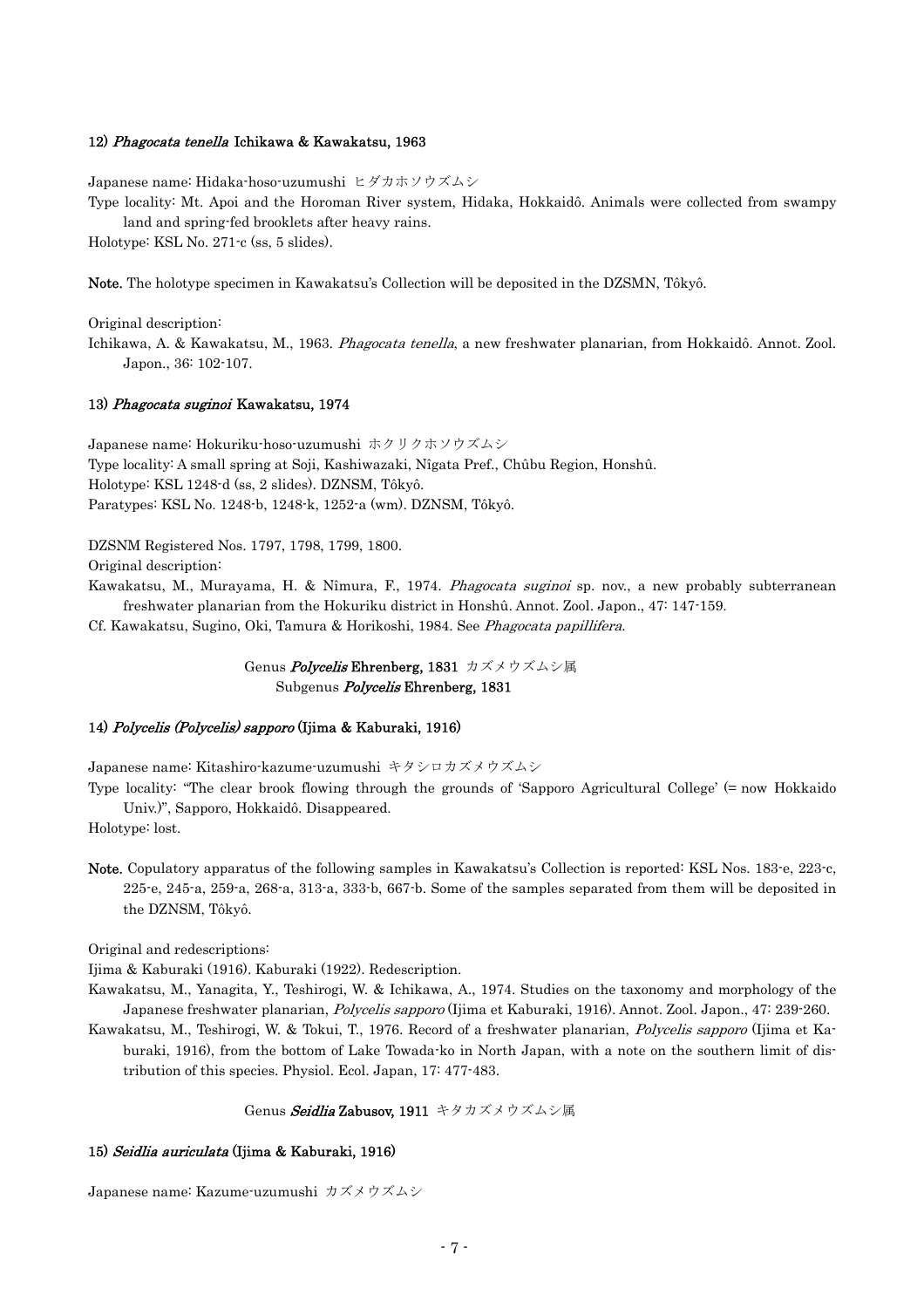Type locality: Mountainous areas of Kanto and Tôhoku Regions, Honshû. Holotype: lost.

Note. Copulatory apparatus of the following samples in Kawakatsu's Collection is reported: KSL Nos. 1536-c, 1537-a, 1538-a, 1538-b, 1539-e, 1625-a. Some of the samples separated from them will be deposited in the DZNSM, Tôkyô.

Original and redescriptions:

Ijima & Kaburaki (1916). Kaburaki (1922). Redescription.

- Cf. Kawakatsu, M., Teshirogi, W. & Ishida, S., 1980. Morphological variation of the copulatory apparatus of a freshwater planarian, *Polycelis (Seidlia) auriculata* Ijima et Kaburaki, collected from five localities in the Tôhoku Region, Honshû. Sci. Rep. Hirosaki Univ., 27: 130-146.
- Kenk, R., 1974. Freshwater triclads (Turbellaria) of North America. V. The genus *Polycelis*. Smithsonian Contrib. Zool., (135): 1-15.

### 16) Seidlia schmidti (Zabusov, 1916)

Japanese name: Kita-kazume-uzumushi キタカズメウズムシ Type locality: Kamchatka, Russia. Holotype: not specified.

Note. Copulatory apparatus of the following Samples from Japan (Hokkaidô) in Kawakatsu's Collection is reported: KSL Nos. 323-a, 506-a, 519-a. Some of the samples separated from them will be deposited in the DZNSM, Tôkyô.

Original description:

Zabusov, I. P., 1916. Russ. Zool. Zhur., 1916, pp. 273-286.

Cf. Kaburaki, T., 1917. Notizen über japanische Tricladen. Annot. Zool. Japon., 9: 325-333. Misidentification.

- Kawakatsu, M., 1964. Studies on the taxonomy and morphology of the Japanese freshwater planarian, Polycelis schmidti (Zabusov). Annot. Zool. Japon., 37: 174-184.
- Kawakatsu, M. & Yamada, T., 1966. Additional studies on the morphology of *Polycelis schmidti* (Zabusov), with remarks on distribution. Bull. Biogeogr. Soc. Japan, 24 (1): 1-8.

### 17) Seidlia akkeshi (Ichikawa & Kawakatsu, 1963)

Japanese name: Akkeshi-kazume-uzumushi アッケシカズメウズムシ

Type locality: Akkeshi-chô, Kushiro, Hokkaidô.

Holotype: KSL No. 314-f (ss, 3 slides).

- Paratypes: KSL Nos. 314-a, 514-b, 314-c, 314-d, 314-e, 314-g, 314-h, 314-i, 314-j; KSL No. 341-a, 341-b, 341-c, 341-d; KSL No. 542, etc.
- Note. Copulatory apparatus of the following samples in Kawakatsu's Collection is reported: KSL Nos. 321-d, 344-f. The holotype specimen and some of the samples separated from the paratypes will be deposited in the DZNSM, Tôkyô.

Original description:

Ichikawa, A. & Kawakatsu, M., 1965. Polycelis akkeshi, a new freshwater planarian, from Hokkaidô. Publ. Akkeshi Mar. Biol. Stat., (12): 1-18.

> Family Dendrocoelidae Hallez, 1892 オオウズムシ科 Subfamily Kenkiinae Hyman, 1937 ホラアナウズムシ亜科 Genus Sphalloplana de Beauchamp, 1931 ホラアナウズムシ属

### 00) Sphalloplana sp. 1 of Mt. Yatsugadake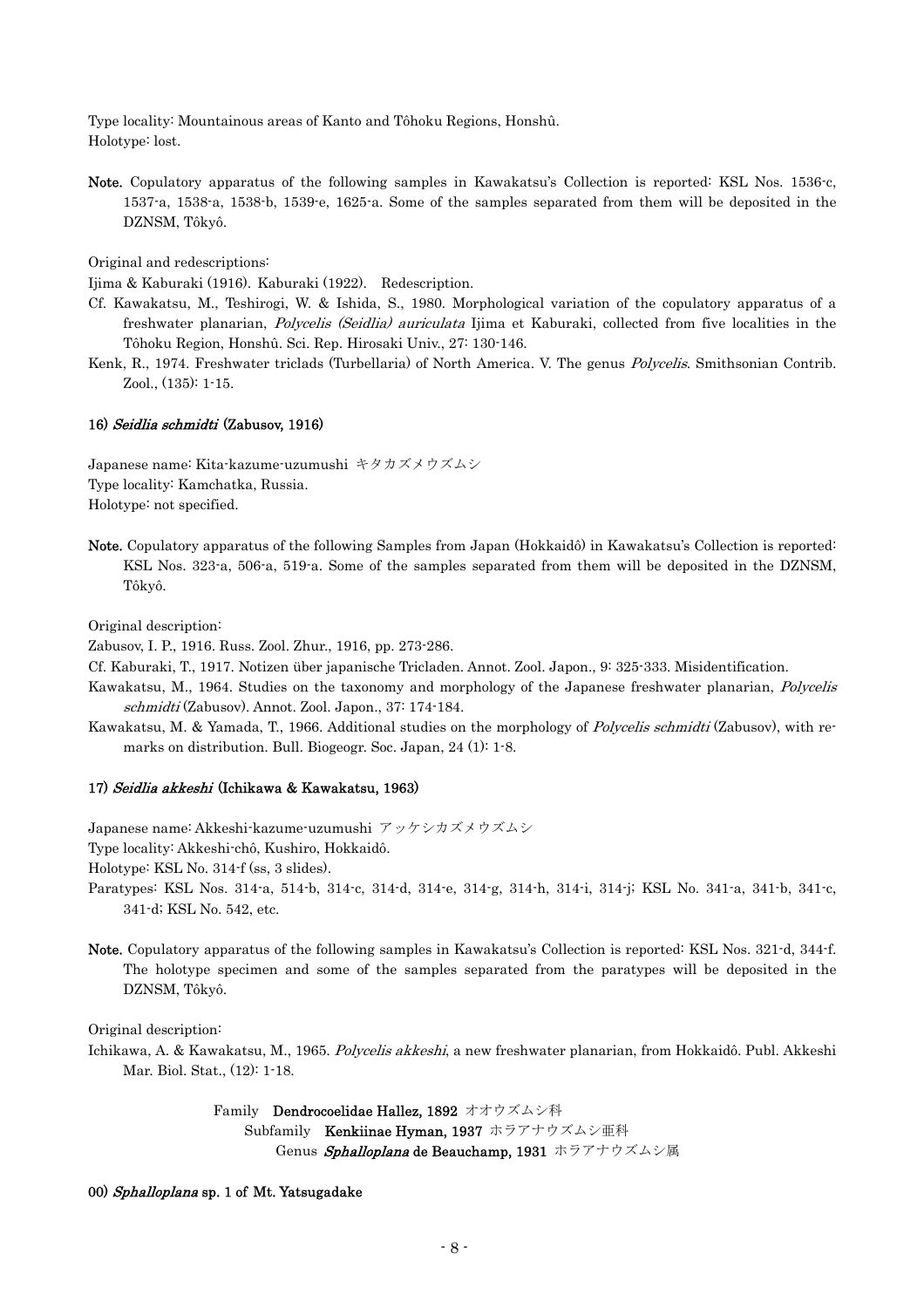Japanese name: Yatsugadake-izumi-uzumushi ヤツガダケイズミウズムシ

Locality: A spring fed brook at Utsukushi-no-Mori (Nemba-ga-hara Height), the southern slope of Mt. Yatsu-gadake, Yamanashi Pref., Honshû. Alt. 1480m. Collected by Kawakatsu, Tarui and Ogawara; Nov. 2, 1954.

Samples: Two sets of sagittal serial sections (KSL No. 50-a). Lost. Description:

Ichikawa, A. & Kawakatsu, M., 1967. Records of two planarian species of the family Kenkiidae from Japanese subterranean waters. Arch. Hydrobiol., 63: 512-519.

### 00) Sphalloplana sp. 2 of Himeji

Japanese name: Himeji-menashi-uzumushi ヒメジメナシウズムシ

Locality: A driven well at Yatabe, Taishi-chô, near Himeji City, Hyôgo Pref., Honshû. Alt. 100m. Coll. Y. Morimoto; Feb. 16, 1964.

Samples: One set of sagittal serial sections (KSL No. 395-a, 3 slides). Description: See Sphalloplana sp. 1.

## Subfamily Dendrocoelinae Hallez, 1892 オオウズムシ亜科 Genus *Bdellocephala* de Man, 1875 オオウズムシ属

### 18) Bdellocephala annandalei Ijima & Kaburaki, 1916

Japanese name: Biwa-ô-uzumushi ビワオオウズムシ

Type locality: "Lake Biwa, a muddy bottom at a depth of 30-45 fathomos. Collected by Dr. N. Annandale and Mr. T. Kawamura" (cited from Ijima & Kaburaki, 1916).

Holotype: lost.

Original and redescriptions: Ijima & Kaburaki (1916). Kaburaki (1922).

- Note. Copulatory apparatus of KSL No. 332-a is reported. The following samples in Kawakatsu's Collection will be deposited in the DZNSM, Tôkyô: KSL Nos. 392-a (ss, 55 slides), 392-c (hs, 45 slides), 381-e (ts, 24 slides), 394-c (wm). The following samples are deposited in the LBM, Kusatsu: KSL Nos. 381-c (ss, 37 slides), 381-d (ss, 29 slides), 381-g (hs, 24 slides), 392-e (ss, 57 slides). Several sets of sections separated from Kawakatsu's Collection are also deposited in the ZMA, Amsterdam, and LIRAS, Irkutsk. A few preserved specimens are deposited in the USM, Washington, D. C.
- Cf. Kawakatsu, M., Sluys, R., Timoshkin, O. A., Naumova, T. V., Nishino, M. & Takai, M., 2001. Redescription of Japanese Bdellocephala annandalei from Lake Biwa-ko with comparative redescription of the Far Eastern and Kamchatkan Bdellocephala species (Tricladida, Paludicola). Belg. Jour. Zool., 131 (Suppl. 1): 205-211. Redescription.

Karyology:

Oki, I., Tamura, S., Nishino, M., Takai, M., Kuznedelov, K. D., Timoshkin, O. A. & Kawakatsu, M., 1998. See Phagocata kawakatsui.

### 19) Bdellocephala brunnea Ijima & Kaburaki, 1916

Japanese name: Izumi-ô-uzumushi イズミオオウズムシ Type locality: Tôhoku Region, Honshû. Holotype: lost.

Note. Copulatory apparatus of KSL Nos. 1396-a and 1398-a is reported. Two figures of the copulatory apparatus published in Kawakatsu, Asai & Yamada's paper (1978: 89 fig. 7 C and D) are *Bdellocephala brunnea* from Okushiri Island, Hokkaidô. The following samples in Kawakatsu's Collection will be deposited in the DZNSM, Tôkyô. KSL Nos. 388-g (ss, 16 slides: Fukushima); 993-b (ss, 10 slides: Matsumoto). Several sets of sections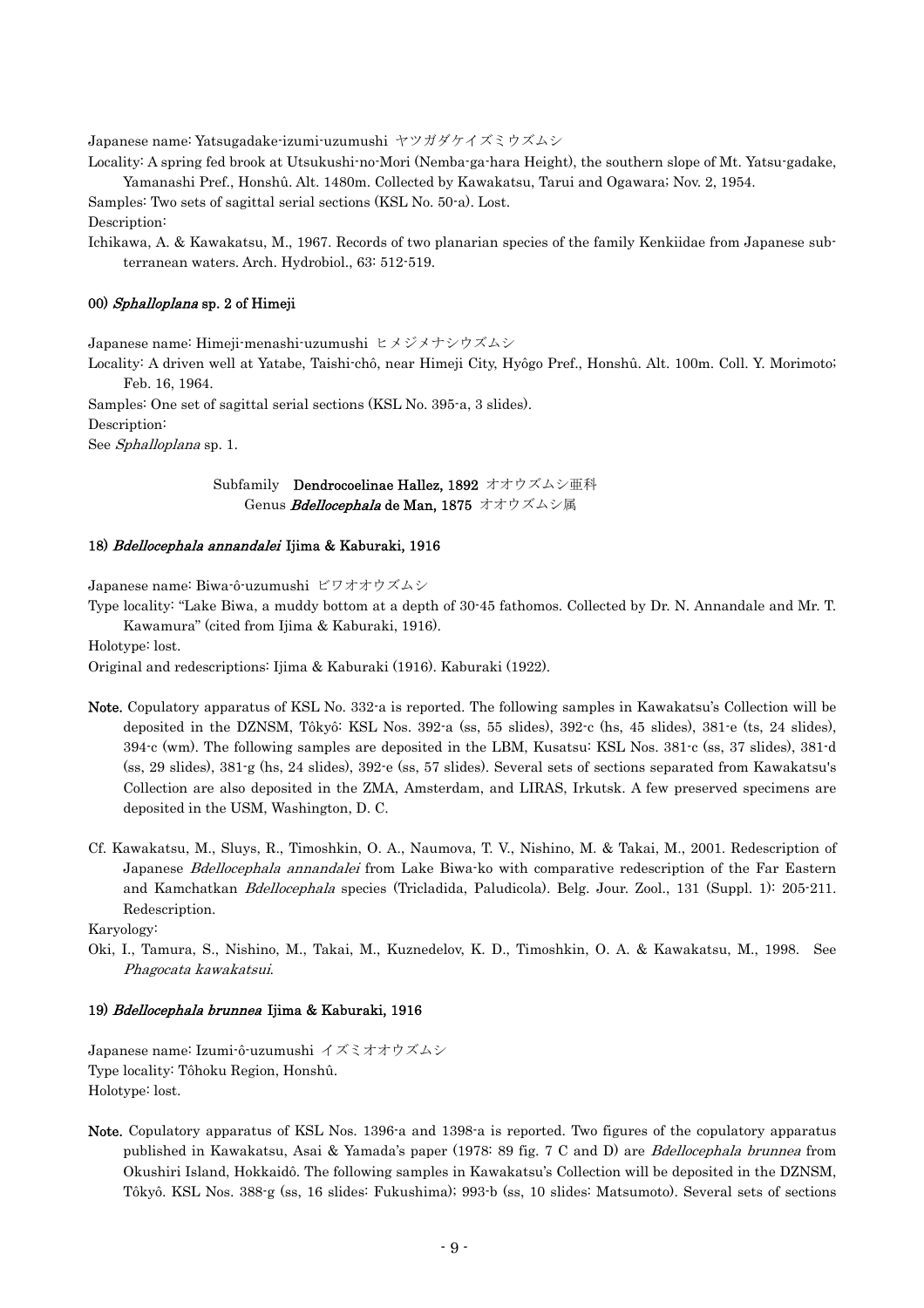separated from Kawakatsu's Collection are also deposited in the ZMA, Amsterdam, and LIRAS, Irkutak.

Cf. Kawakatsu, M., Asai, A. & Yamada, T., 1978. Bdellocephala borealis sp. nov., a new freshwater planarian from Rishiri and Okushiri Islands of Hokkaido. Bull. Natn. Sci. Mus., A (Zool.), 4: 79-98.

Teshirogi, W., Sasaki, S.-I. & Kawakatsu, M., 1981. Freshwater planarians from Lake Usoriyama-ko and its lake-side area, the Shimokita Peninsula, in North Japan. Sci. Rep. Hirosaki Univ., 28 (2): 84-96.

Original and redescriptions:

Ijima & Kaburaki (1916). Kaburaki (1922). Redescription.

#### 20) Bdellocephala borealis Kawakatsu, 1978

Japanese name: Rishiri-ô-uzumushi リシリオオウズムシ Type locality: An outlet of Hime-numa Pond, Rishiri Island, Hokkaidô. Holotype: KSL No. 218-a (ss, 7 slides). DZNSM, Tôkyô. Paratypes: KSL Nos. 218-h, 218-i, 218-p, 218-v, 218-aa, 218-cc; No. 420-a (wm), 420-b (wm). DZNSM, Tôkyô.

Note. Several sets of sections separated from Kawakatsu's Collection are also deposited in the ZMA, Amsterdam, and LIRAS, Irkutsk. DZSSM Registered No. 2945.

Original description:

Kawakatsu, M., Asai, E. & Yamada, T., 1978. Bdellocephala borealis sp. nov., a new freshwater planarian from Rishiri and Okushiri Islands of Hokkaidô. Bull. Natn. Sci. Mus., A (Zool.), 4 (2): 79-98.

Notice! Except for Fig. 7 (C, D). See *Bdellocephala brunnea*.

### Genus *Dendrocoelopsis* Kenk, 1930 キタオオウズムシ属

### 21) Dendrocoelopsis ezensis Ichikawa & Okugawa, 1958

Japanese name: Ezo-uzumushi エゾウズムシ

Type locality: Brooklet on the school ground of Hokkaido University, Sapporo, Hokkaidô. Disappeared.

- Holotype: Slides used by Okugawa (cf. Ichikawa & Okugawa, 1958) were lost. The holotype specimen was not designated in their paper.
- Note. Kawakatsu has the samples collected from the type locality: KSL No. 154, etc. The following sample from the Otoineppu locality, N. Hokkaidô (KSL No. 288-g, ss, 27 slides) will be deposited in the DZNSM, Tôkyô. Several sets of sections separated from Kawakatsu's Collection are also deposited in the ZMA, Amsterdam.

Original description:

Cf. Ichikawa & Okugawa, 1958. Studies on the Probursalians (fresh-water Triclads) of Hokkaido. I. On two new species of the genus *Dendrocoelopsis* Kenk, *D. lacteus* and *D. ezensis*. Bull. Kyoto Gakugei Univ., B, (12): 9-18 + pls. 1-5.

### 22) Dendrocoelopsis lactea Ichikawa & Okugawa, 1958

Japanese name: Kita-shiro-uzumushi キタシロウズムシ

Type locality: Brooklet on the school ground of Hokkaido University, Sapporo, Hokkaidô. Disappeared.

- Holotype: Slides used by Okugawa (cf. Ichikawa & Okugawa, 1958) were lost. The holotype specimen was not designated in their paper.
- Note. Kawakatsu has the samples collected from the type locality: KSL Nos. 153-f (ss, 3 slides) and 153-h (ss, 4 slides). These samples will be deposited in the DZNSM, Tôkyô, together with the following samples from 3 different localities separated from Kawakatsu's Collection: KSL No. 216-a, 216-d (Wakkanai, Hokkaidô); Nos. 684-c and 1433-j (Kuroishi, Aomori Pref., Honshû); No. 1279-c (Hidaka, Hokkaidô). Several sets of sections separated from Kawakatsu's Collection are also deposited in the ZMA, Amsterdam.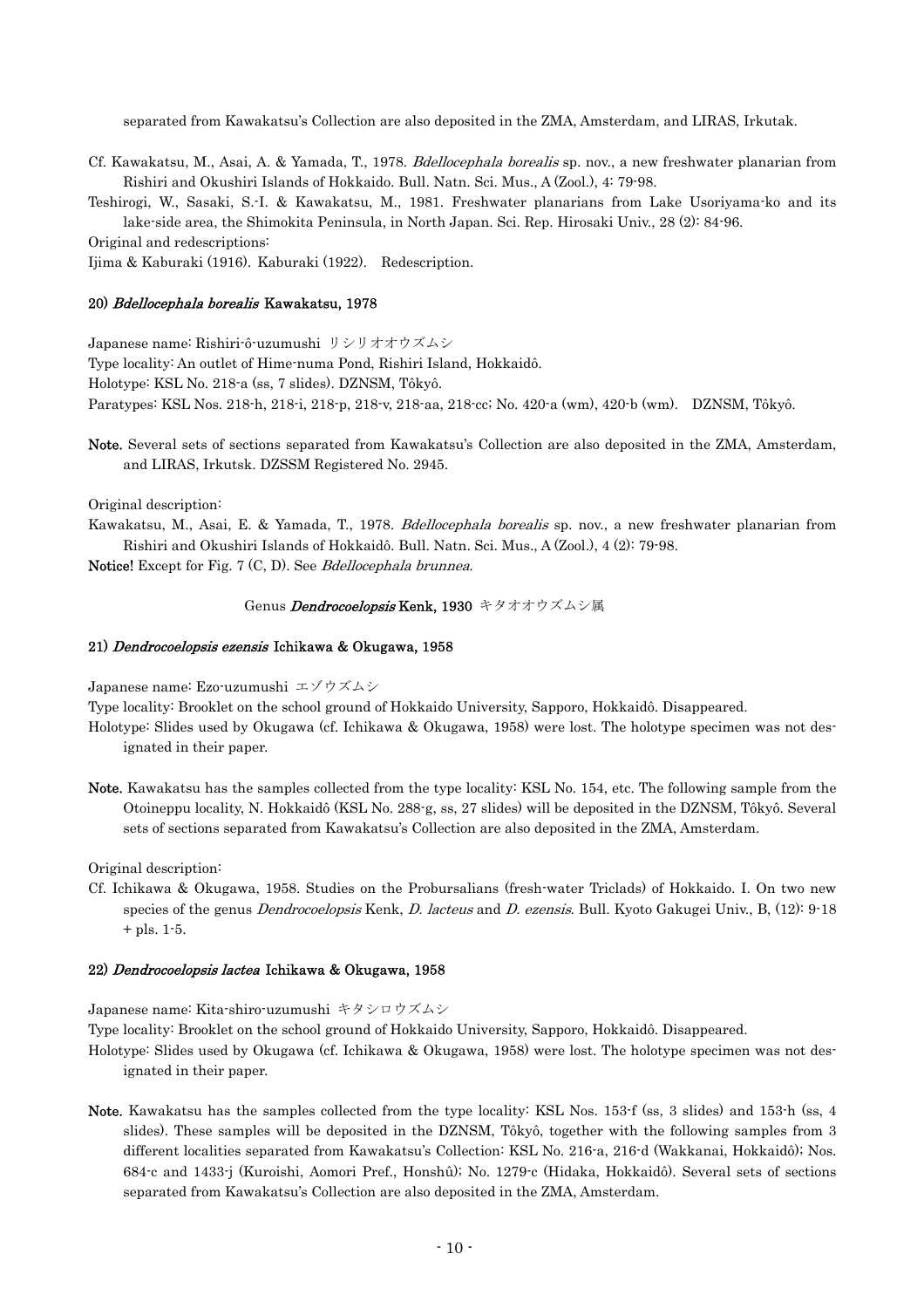Original description: Ichikawa, A. & Okugawa, K. I., 1958. See Dendrocoelopsis ezensis.

### 23) Dendrocoelopsis ichikawai Kawakatsu, 1977

Japanese name: Rishiri-uzumushi リシリウズムシ Type locality: An outlet of Hime-numa Pond, Rishiri Island, Hokkaidô. Holotype: KSL No. 421-h (ss, 5 slides). DZNSM, Tôkyô. Paratypes: KSL No. 421-m, 42l-p, 421-r (wm). DZNSM, Tôkyô.

Note. Several sets of sections separated from Kawakatsu's Collection are also deposited in the ZMA, Amsterdam. DZNSM Registered No. 2946.

Original description:

Kawakatsu, M., Asai, E. & Yamada, T., 1978. Dendrocoelopsis ichikawai sp. nov., a new freshwater planarian from Rishiri Island in Hokkaido. Bull. Natn. Sci. Mus., A (Zool.), 3: 199-217.

### 24) Dendrocoelopsis kishidai Kawakatsu, 1978

Japanese name: Kyôto-uzumushi キョウトウズムシ Type locality: A spring-fed water at Nishiôji-shichijô, Kyôto, Kinki Region, Honshû. Disappeared. Holotype: KSL No. 10C-a (ss, 6 slides). DZNSM, Tôkyô. Paratype: KSL No. 10C-b (ss, 7 slides). DZNSM, Tôkyô.

Note. This species was at first considered as *Bdellocephala brunnea*, which was very common in this locality; Dugesia japonica was also very common. When the slides of the former were examined, a new animal species with a well-developed penis papilla was found (Bdellocephala species has no penis papilla). We have not detailed data of an external morphology of Dendrocoelopsis kishidai.

DZNSM Registered No. 2948.

Original description:

Kawakatsu, M., Ògawara, G. & Tarui, Y., 1978. *Dendrocoelopsis kishidai* sp. nov., a new freshwater planarian from Kyoto, the Kinki District, Honshu. Annot. Zool. Japon., 51: 146-154.

## **Publications (Probursalia)**

ponica, Dugesia ryukyuensis, Phagocata vivida, Polycelis (Polycelis) sapporo, Seidlia auriculata, and Seidlia Papers on the geographical distribution of wide-distributed, 6 species of stream-dwelling planarians (Dugesia jaschmidti) are given here. For their distributional ecology, see Kawakatsu (1965, 1967, 1974).

- Kawakatsu, M., 1965. On the ecology and distribution of freshwater planarians in the Japanese Islands, with special reference to their vertical distribution. Hydrobiologia, 26: 349-408.
- Kawakatsu, M., 1967. On the ecology and distribution of freshwater planarians in the Japanese Islands, with special reference to their vertical distribution (Revised Edition). Bull. Fuji Women's College, (5): 117-177.
- Kawakatsu, M., 1974. Further studies on the vertical distribution of freshwater planarians in the Japanese Islands. In: Riser, N. W. & Morse, M. P. (eds.), Libbie H. Hyman Memorial Volume --- Biology of the Turbellaria  $\cdots$ , pp. 291-338. McGraw-Hill Book Company, New York, etc.
- Kawakatsu, M., Oki, I. & Tamura, S., 1995. Taxonomy and geographical distribution of *Dugesia japonica* and D. ryukyuensis in the Far East. Hydrobiologia, 305: 55-61.
- Kawakatsu, M. & Timoshkin, O. A., 1998. The geographical distribution of Polycelis (Polycelis) sapporo and Seidlia schmidti in the Far East. Hydrobiologia 383: 307-313.
- Kawakatsu, M., Timoshkin, O. A., Porfirjeva, N. A. & Takai, M., 1995. Geographical distribution of Phagocata vivida in the Far East. Hydrobiologia, 305: 63-70.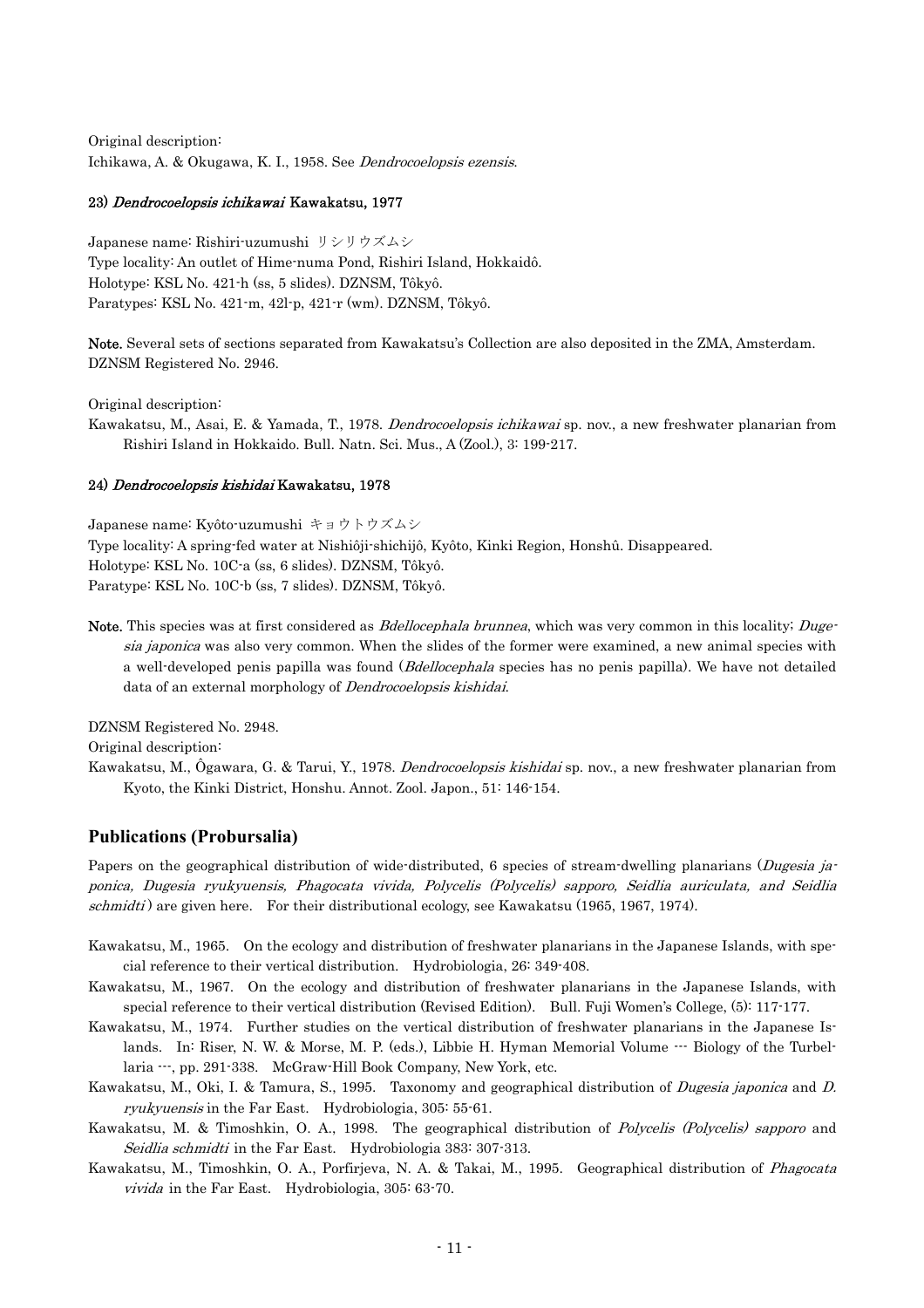Kawakatsu, M., Yamada, T., Murayama, H. & Naoki, Y., 1991. Geographical distribution of Polycelis (Seidlia) auriculata in Japan. Hydrobiologia, 227: 355-363.

Oki, I., Tamura, S., Yamayoshi, T. & Kawakatsu, M., 1981. Karyological and taxonomic studies of *Dugesia japon*ica Ichikawa et Kawakatsu in the Far East. Hydrobiologia, 84: 53-68.

Tamura, S., Oki, I. & Kawakatsu, M., 1988. Karyological and taxonomic studies of *Dugesia japonica* from the Southwest Islands of Japan. Fortsch. Zool., 36: 123-128.

Tamura, S., Oki, I. & Kawakatsu, M., 1991. Karyological and taxonomic studies of *Dugesia japonica* from the Southwest Islands of Japan - II. Hydrobiologia, 227: 157-162.

- Tamura, S., Oki, I. & Kawakatsu, M., 1995. A review of chromosomal variation in *Dugesia japonica* and D. ryukyuensis in the Far East. Hydrobiologia, 305: 79-84.
- Tamura, S., Yamamoto, K., Takai, M., Oki, I. & Kawakatsu, M., 1998. Karyology and biogeography of *Dugesia* japonica and Dugesia ryukyuensis in Kyûshû, Southern Japan. Hydrobiologia, 383: 321-327.

Taxonomic redescriptions of *Dugesia japonica* and *Dugesia ryukyuensis* with schematic figures of the copulatory apparatus were published in many papers from Kawakatsu's team. Cf. References in Kawakatsu, Oki & Tamura (1995: 59-61) listed above.

Additionally, 18 schematic figures of the copulatory apparatus of these 2 species from the Southwest Islands of Japan are shown in Kawakatsu, Oki, Tamura, Takai, Timoshkin & Porfirjeva (1993: on pp. 10-11, Fig. 12 A-Q). Additional 9 schematic figures of them from Kyûshû are also shown in Kawakatsu, Oki, Tamura, Takai, Yamamoto, Nishino, Timoshkin, Kuznedelov & Sluys (1996: 3-5, Fig. 2 A-I).

- Kawakatsu, M., Oki, I., Tamura, S., Takai, M., Timoshkin, O. A. & Porfirjeva, N. A., 1993. Preprint of papers given at the Seventh International Symposium on the Turbellaria, Åbo, Finland, June 17-22, 1993. Occ. Publ., Biol. Lab. Fuji Women's College, Sappro (Hokkaidô), Japan, (25): 1-20.
- Kawakatsu, M., Oki, I., Tamura, S., Takai, M., Yamamoto, K., Nishino, M., Timoshkim, O. A., Kuznedelov, K. D. & Sluys, R., 1996. Preprint of papers given at the Eighth International Symposium on the Biology of the Turbellaria, Brisbane, Australia, August 19-23, 1996. Occ. Publ., Biol. Lab. Fuji Women's College, Sapporo (Hokkaidô), Japan, (27): 1-16.

Infraorder Cavernicola Sluvs. 1990 地下水三岐腸低亜目 Family Dimarcusidae Mitchell & Kawakatsu, 1972 メキシコチカスイウズムシ科 Genus Rhodax Marcus, 1946 ブラジルウズムシ属

### 25) Rhodax evelinae Marcus, 1946?

Japanese name: Brazil-uzumushi ブラジルウズムシ

Type locality: Brooks, rivers and ponds in São Paulo, Brazil. Holotype: Departamento de Zoologia, Instituto de Biociências, Universidade de São Paulo, São Paulo, Brazil. Paratypes: Ditto.

Note. Rhodax? sp. was at first found in tanks for tropicalfish culture in the Biological Laboratory, Faculty of Science, Nagoya University. Karyotypes of those asexual specimens were studied (Kawakatsu, Oki, Tamura & Yamayoshi, 1985). The second occurrence of *Rhodax*? sp. in Japan (Sapporo) has been listed in the 1993 Åbo Symposium preprint, abstract and the 1995 publication (Kawakatsu, Oki, Tamura, Takai, Timoshkin & Porfirjeva, 1993; Oki, Tamura, Takai & Kawakatsu, 1993, 1995). A more detailed report on the second record of Rhodax? sp. from Sapporo is found in a paper by Kawakatsu, Tamura, Oki, Takai & Froehlich (1995).

## **Publications (Cavernicola):**

- Kawakatsu, M., Oki, I., Tamura, S., Takai, M., Timoshkin, O. A. & Porifirjeva, N. A., 1995. Preprint of papers given at the Seventh International Symposium on the Turbellaria, Åba, Finland, June 17-22, 1993. Occ. Publ., Biol. Lab. Fuji Women's College, Sapporo (Hokkaidô), Japan, (25): 1-20.
- of tropical fishes in Japan, with a description of a new species, *Dugesia austroasiatica* sp. nov. (Turbellana; Kawakatsu, M., Oki, I., Tamura, S. & Yamayoshi, T., 1985. Reexamination of freshwater planarians found in tanks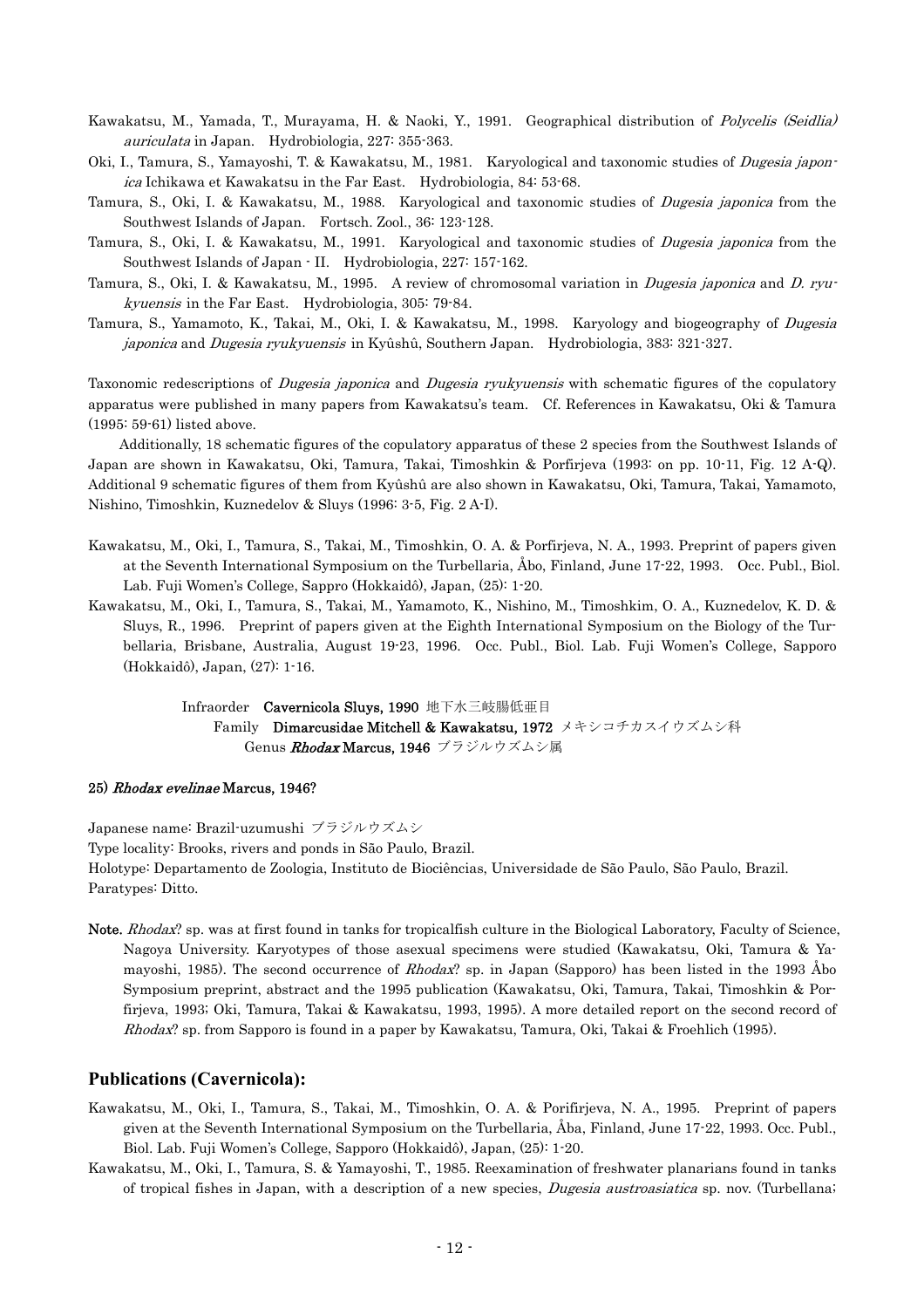Tricladida; Paludicola). Bull. Biogeogr. Soc. Japan, 40: 1-19.

- Oki, I., Tamura, S., Takai, M. & Kawakatsu, M., 1993. Chromosomes of Temnocephala minor, an ectosymbiotic turbellarian on Australian crayfish found in Kagoshima Prefecture, with karyological notes on exotic turbellarians found in Japan. VII ISBT Åbo / Turku Abstract, p. 91.
- Oki, I., Tamura, S., Takai, M. & Kawakatsu, M., 1995. Chromosomes of Temnocephala minor, an ectosymbiotic turbellarian on Australian crayfish found in Kagoshima Prefecture, with karyological notes on exotic turbellarians found in Japan. Hydrobiologia, 305: 71-77.

### **BRACKISHWATER SPECIES**

#### Order Seriata Bresslau, 1933 順列目

Suborder Tricladida Lang, 1884 ウズムシ亜目(三岐腸目) Infraorder Maricola Hallez, 1892 (=Retrobursalia) ウミウズムシ低亜目(海生三岐腸亜目) Family Uteriporidae Bohmig, 1906 コガタウミウズムシ科 Subfamily Ectoplaninae Bresslau, 1933 Genus Paucumara Sluys, 1989

### 1) Paucumara trigonocephala (Ijima & Kaburaki, 1916)

Japanese name: Sankaku-umi-uzumushi サンカクウミウズムシ

Type locality: "Estuary of a rivulet in Oginohama Port, Rikuzen Province" (=Hagi-no-hama Beach, Miyagi Pref., Tôhoku Region, Honshû).

Holotype: lost.

Paratypes: lost.

Distribution in Japan: Type locality; Itsukushima Island, Hiroshima Pref., Chûgoku Region, Honshû (cf. Kaburaki, 1922: Itsukushima, Province Aki); Asamo at Tsutsu, Tsushima Islands, Nagasaki Pref., Kyûshû; Nago, Okinawa Island, Okinawa Pref. Cf. Sluys & Kawakatsu (2000). This species is also distributed in Queensland, Australia; the Bismarck Islands (and Hong Kong?). Cf. Sluys (1989); Sluys & Kawakatsu (2000).

New samples: KSL No. 588 (NSMT-PL-5045). DZSMN. KSL Nos. 588 and 690. ZMA.

### Genus Procerodella Sluys, 1989

### 2) Procerodella asahinai (Katô, 1943)

Type locality: Lake Yûdônuma (=Yûdô-numa), Tokachi, Hokkaidô.

Holotype: lost

Paratypes: lost

Distribution: Type locality; a pond on Hegura-jima Island, approximately 48km NW of Suzu-zaki Cape of the Noto Peninsula, Ishikawa Pref., Chûbu Region, Honshû. Cf. Sluys & Kawakatsu (2004).

Japanese samples deposited: KSL Nos. 1797, 1816. ZMA.

#### 3) Procerodella japonica (Katô, 1955)

Type locality: Lake Hôjôzu-gata, Toyama Pref., Chûbu Region, Honshû. Holotype: ? (probably lost) Paratypes: ? (probably lost) Distribution: known only from the type locality.

Note: Lake Hôjôzu-gata is a lagoon connected with the Toyama Bay and is now used at the New Harbor at Toyama. Cf. Kawakatsu, Nunomura & Suzuki (1989: 43, Note).

### Genus Miroplana Katô, 1931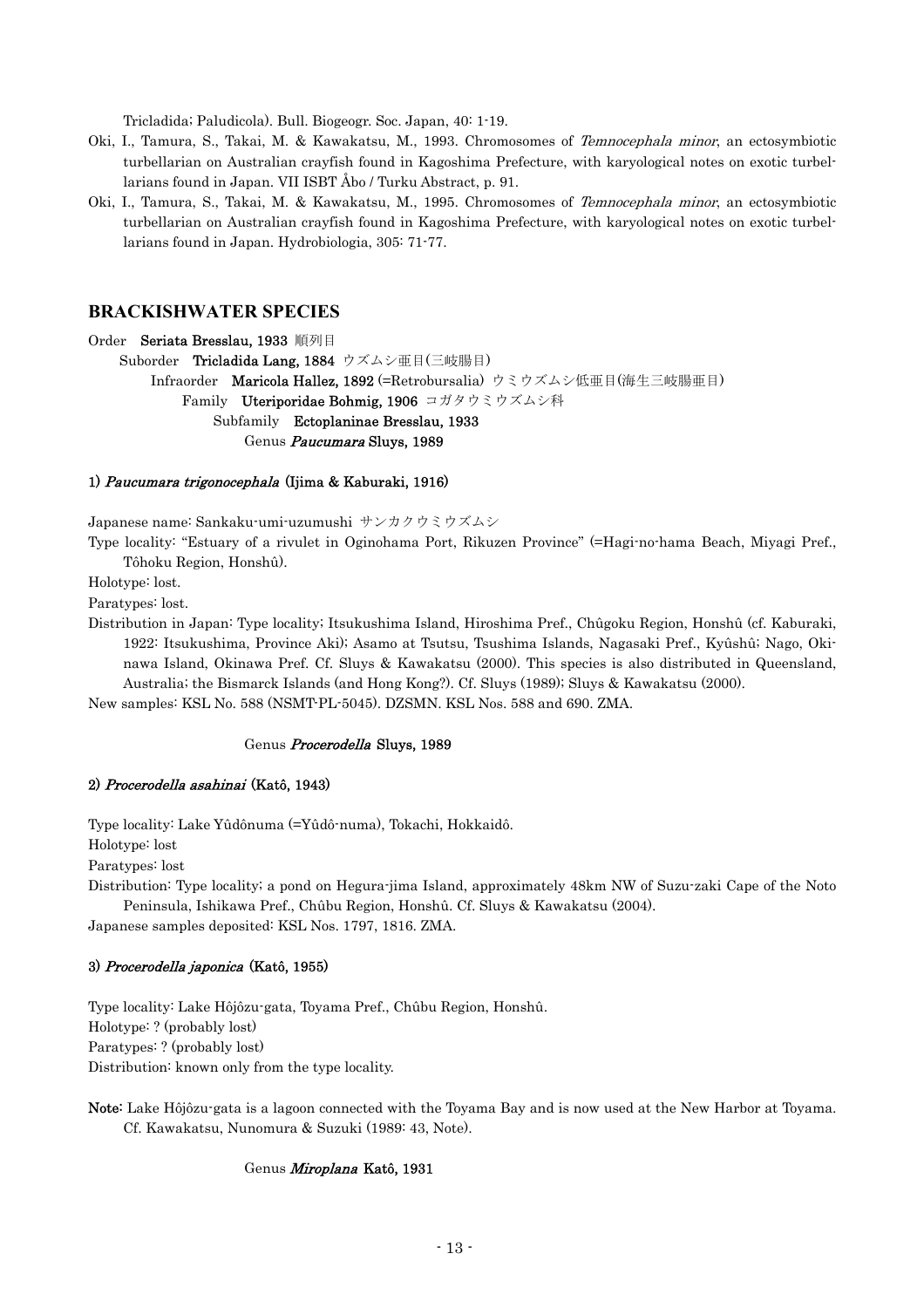### 4) Miroplana trifasciata Katô, 1931

Type locality: Shimura and Akabane, the Arakawa River (the upper part of the Sumida-gawa River: approximately 32 km distant from the estuary). Cited from Katô (1931, 1965).

Holotype: lost

Paratypes: lost

gawa River system, the SW of Tôkyô. Cf. Sasaki (2000). *M. trifasciata*? is also recorded from a narrow stream Distribution in Japan: Type locality; a brackish water pond located in the riverbed of the lower part of the Tamanear Kimpo Airport, Seoul, South Korea. Cf. Sluys & Kawakatsu (2004).

Korean sample deposited: KSL No. 1337. ZMA.

## **References Cited (Maricola)**

Except for taxonomic papers concerning taxons' names above a higher level of the subfamily.

- Ijima, I. & Kaburaki, T., 1916. Preliminary descriptions of some Japanese Triclads. Annot. Zool. Japon., 9: 153-171.
- Kaburaki, T., 1922. On some Japanese Tricladida Maricola, with a note on the classification of the group. Jour. Coll. Sci., Imp. Univ. Tôkyô, 44 Art. 3: 1-54 + pl. I. For this paper, see Kawakatsu & Sasaki (2002).
- 
- Katô, K., 1931. A new Triclad Turbellarian. Proc. Imp. Acad., Tôkyô, 7: 363-366.
- Katô, K., 1943. A new marine Triclad from northern Japan. Bull. Biogeogr. Soc. Japan., 13: 1-6.
- Katô, K., 1955. A new brackish-water Turbellaria from Japan. Bull. Biogeogr. Soc. Japan, 16-19: 21-24.
- Katô, K., 1965. *Miroplana trifasciata* Katô. In: Okada, Yô K., Uchida, S. & Uchida, T. (eds.), New Illustrated Encyclopedia of the Fauna of Japan., Part I: 318, fig. 30. Hokuryû-kan Publ. Co. Ltd., Tôkyô. (In Japanese.)
- Kawakatsu, M., Nunomura, N. & Suzuki, H., 1989. Corrections and emendations of species names of several Japanese species of Turbellarians (Acoela, Tricladida-Maricola, Polycladida-Cotylea, and Temnocephalida -Scutariellidata) and Nemertinea (Enopla-Hoplonemertea-Monostylifera). Bull. Fuji Women's College, (27), II: 41-51.
- Kawakatsu, M. & Sasaki, G.-Y., 2002. An electronic reproduction of the late Dr. T. Kaburaki's three color plates attached to his 1922 papers on Japanese marine, freshwater and land planarians (Plathelminthes, "Turbellaria", Tricladida), with a taxonomic commentary. Web article. http://planarian.net/kswp/36/kaburaki.pdf
- Sasaki, G.-Y., 2000. Miroplana trifasciata? Web article. http://www.ct.sakura.ne.jp/~gen-yu/2000/miroplana.html (text in Japanese.); http://www.ct.sakura.ne.jp/~gen-yu/2000/ 09030014.jpg (color photograph only.)
- Sluys, R., 1989. A Monograph of the Marine Triclads. i-xii + 1- 463 (+ pls. 1-12). A. A. Balkema, Rotterdam & Brookfield.
- Sluys, R. & Kawakatsu, M., 2000. New, southernmost record of Paucumara trigonocephala (Platyhelminthes, Tricladida, Maricola) from Queensland, with documentation of earlier records from Japan. Queensland Nat. (Jour. Queensland Nat. Club Inc.), 38: 24-30.
- Sluys, R. & Kawakatsu, M., 2004 (In press). Biodiversity of marine planarians revisited (Platyhelminthes, Tricladida, Maricola). Jour. Nat. Hist.

## **PART II**

### TYPE SPECIES IN THE SPECIES GROUP OF FRESHWATER MICROTURBELLARIANS

Taxonomic study of Japanese freshwater microturbellarians has been neglected after Okugawa's (1930) classical paper was published (cf. Kawakatsu & Nishino, 1995, 1994). Explanatory notes with, or without, figures of Japanese freshwater microturbellarians were published by Okugawa (1932a, b, 1947, 1953, 1960, 1965, 1970, 1973, 1979). These articles in Japanese (except for 1953) include a few new taxonomic findings.

Kawakatsu (1998) made a few bibliographic corrections of scientific names in this animal group. (For the history of the study of Turbellarians in Japan, see Kawakatsu, 1991).

Information on the following microturbellarians has been extracted from Kawakatsu (1998) and concerns 7 Orders (including 6 Suborders), 14 Families (including 5 Subfamilies), 25 Genera, and 39 Species (including 2 Subspecies).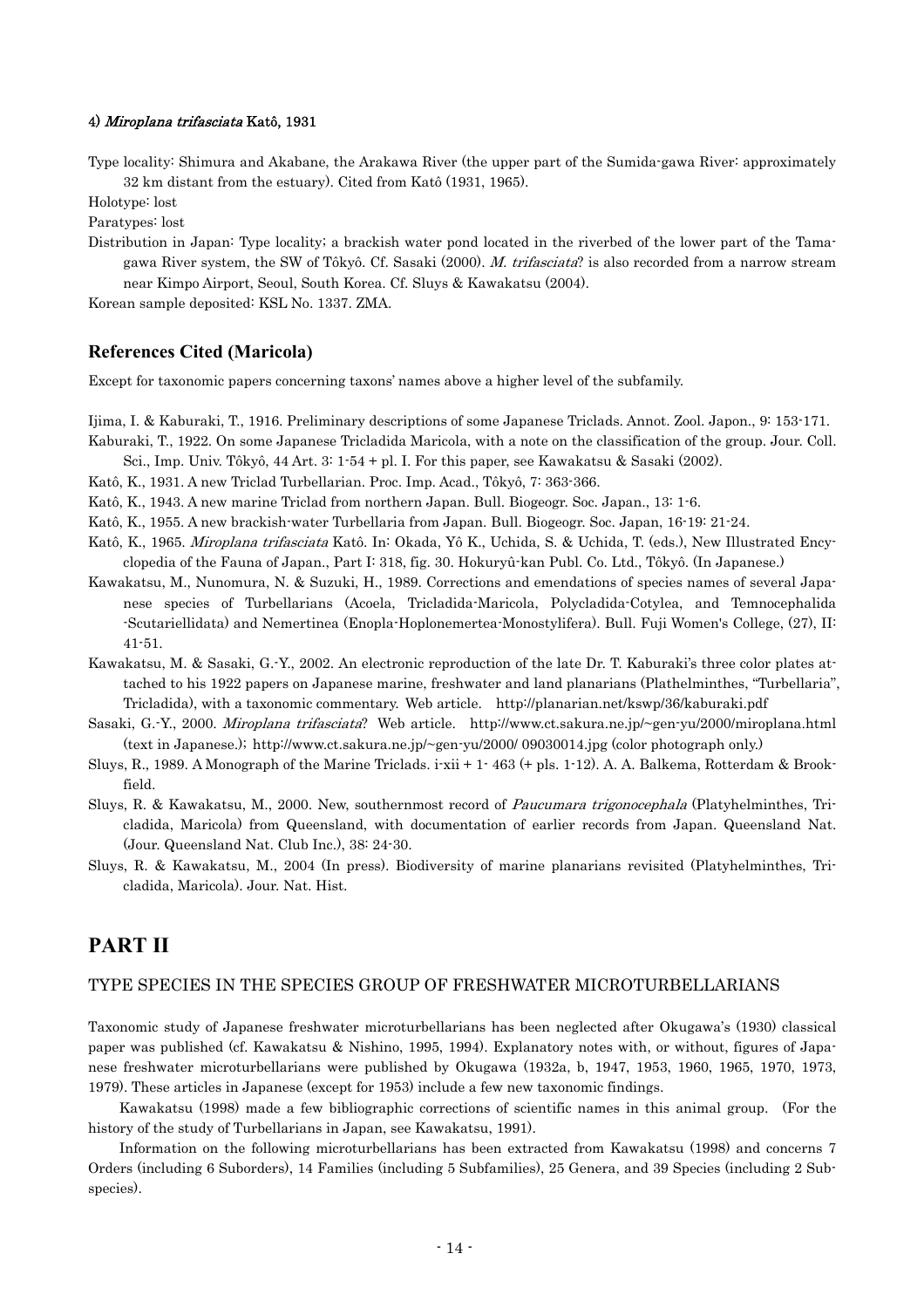Note. A few corrections are given for Kawakatsu's (1998) List of Turbellarians (pp. 20-22).

- P. 20. Prorhynchidae. Add the following subspecies. *Prorhynchus stagnalis biwaensis* Timoshkin, Grygier & Kawakatsu, 2004 (In press.) This new subspecific name may be disclaimed. Cf. ICZN, 4th Ed., 1999, Art. 8.3.
- P. 20. Maricola. "Procerodidae" is replaced by Uteriporidae.
- P. 22. Dalyelliidae. "D. oruzae" should read as D. oryzae.
- P. 22. "Rhynchomesostomatinae" should read as Rhynchomesostominae.
- P. 22. "Mesostomatinae" should read as Mesostominae.

Order Catenulida Meixner, 1924 (=Notandropora) カテヌラ目(小鎖状目)

Family Catenulidae von Graff, 1905 イトヒメウズムシ科 Genus Catenula Dugès, 1832

## 1) Catenula lemnae Dugès, 1832

Japanese name: Itohime-uzumushi イトヒメウズムシ Type locality: Europe Holotype: ? Paratypes: ? Distribution in Japan: Lake Biwa-ko. Cf. Okugawa (1930)

## Genus Stenostomum Schmidt, 1848 Family Stenostomidae Vejdovský, 1880 クサリヒメウズムシ科

### 2) Stenostomum agile japonicum Okugawa, 1930

Type locality of this subspecies: Miyazu, Kyôto Pref. Holotype: lost? Paratypes: ? Distribution: known only from the type locality. Cf. Okugawa (1930).

## 3) *Stenostomum ignavum* Vejdovský, 1880

Type locality: Europe Holotype: ? Paratypes: ? Distribution in Japan:'Kiredo See bei Tsuruga'; Lake Biva (=Biwa-ko). Cf. Nassonov (1929).

## 4) Stenostomum leucops (Dugès, 1928)

Japanese name: Kusari-hime-uzumushi クサリヒメウズムシ Type locality: Europe Holotype: ? Paratypes: ? Distribution in Japan: Tsuruga? (Kireto See); rice-field in the vicinity of Ôtsu, Shiga Pref. Cf. Nassonov (1929); Okugawa (1930).

Note. Nassonov (1929) wrote as 'Kireto-See bei Tsuruga'. The location of 'Kireto-See bei Tsuruga' is unknown. Tsuruga City is located in Fukui Pref. There is a possibility that it is Kiredo (or Kirido), the southern part of Ama-no-Hashidate, Miyazu, Kyôto Pref.

## 5) Stenostomum unicolor Schmidt, 1848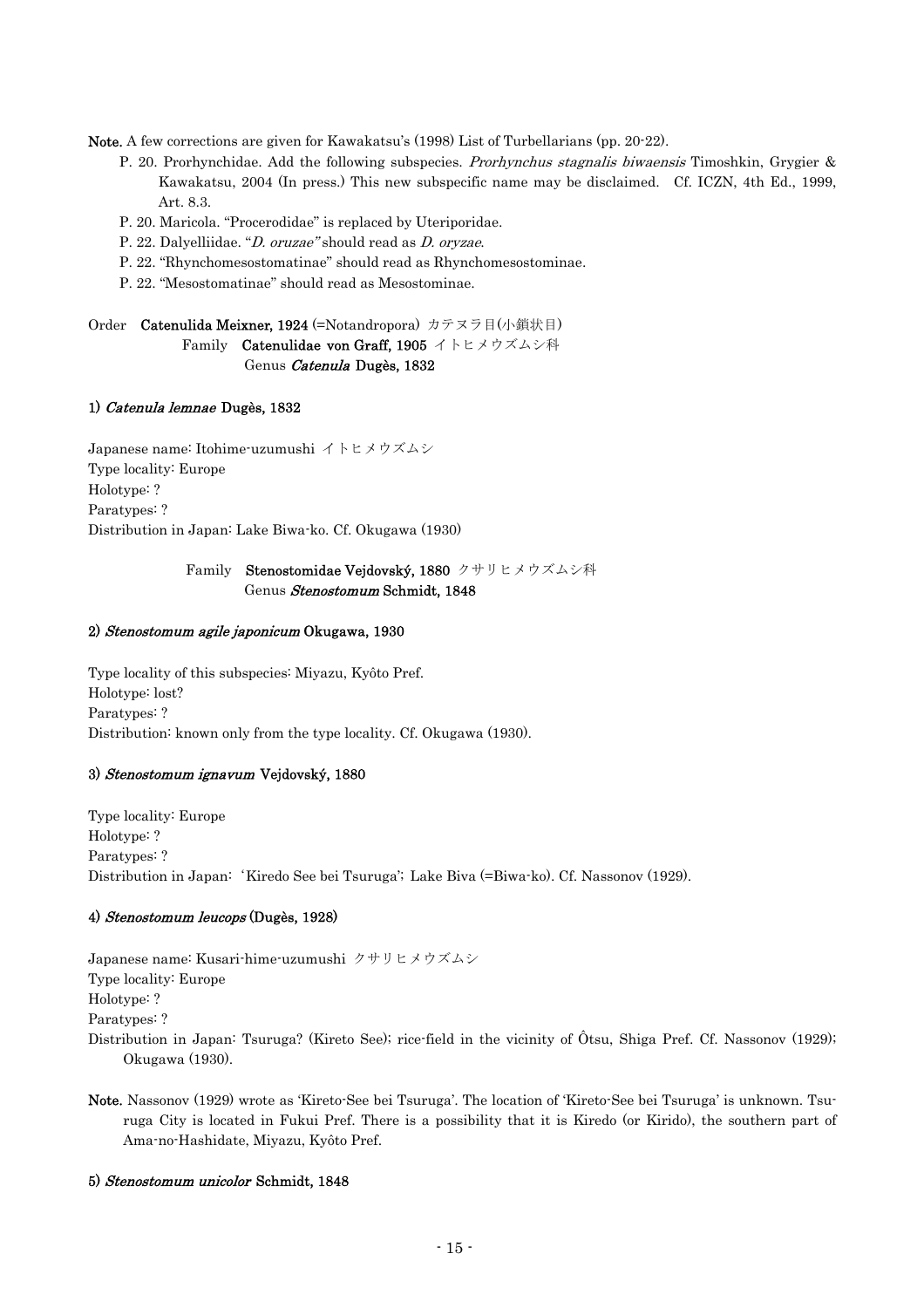Type locality: Europe Holotype: ? Paratypes: ? Distribution in Japan: Lake Biwa-ko. Cf. Okugawa (1930).

## Genus Rhynchoscolex Leidy, 1851

## 6) Rhynchoscolex simplex Leidy, 1851

Japanese name: Nagafun-hime-uzuniushi ナガフンヒメウズムシ Type locality: U.S.A. Holotype: ? Paratypes: ? Distribution in Japan: Sapporo, Hokkaidô. Cf. Okugawa (1932, 1965).

Order Macrostomida Karling, 1940 (=Opisthandropora) ヒメウズムシ目 (多食目) Family Microstomidae Luther, 1907 ホソクチヒメウズムシ科 Genus Microstomum Schmidt, 1848

## 7) Microstomum giganteum Hallez, 1878

Type locality: Europe Holotype: ? Paratypes: ? Distribution in Japan: Kiredo, Miyazu; Kyôto. Cf. Nassonov (1929); Okugawa, (1930).

## 8) Microstomum lineare (Müller, 1774)

Japanese name: Chôzume-hime-uzumushi チョウヅメヒメウズムシ Type locality: Europe Holotype: ? Paratypes: ? Distribution in Japan: 'Kiredo See bei Tsuruga'; Lake Biva (=Biwa-ko). Cf. Nassonov (1929). Rice-field, ponds in the vicinity of Ôtsu, etc. Common species. Cf. Okugawa (1930, 1965).

> Genus Macrostomum Schmidt, 1848 Family Macrostomidae Beneden, 1870 ヒトクチヒメウズムシ科

## 9) *Macrostomum gigas* Okugawa, 1930?

Japanese name: Hira-hime-uzunaushi ヒラヒメウズムシ Type locality: Lake Biwa-ko. Holotype: lost? Paratypes: ? Distribution in Japan: Lake Biwa-ko; ponds and rice-fields in Kyôto and Ôsaka. Cf. Okugawa (1930: 77-78).

that *M. gigas* is a synonym of *Macrostomum tuba* (von Graff, 1882) reported from Europe. Cf. Yamamoto, Sa-Note: This species was at first described as M. tuba var. gigas. Marcus (1946) classified this variety as M. gigas Okugawa, 1930. Cf. Okugawa (1973: 218-219); Kawakatsu & Nishino (1994: 95, Note 6). It is highly probable saki & Kawakatsu (2003); Sasaki (2003).

## 10) Macrostomum hystricinum Beklemischev, 1951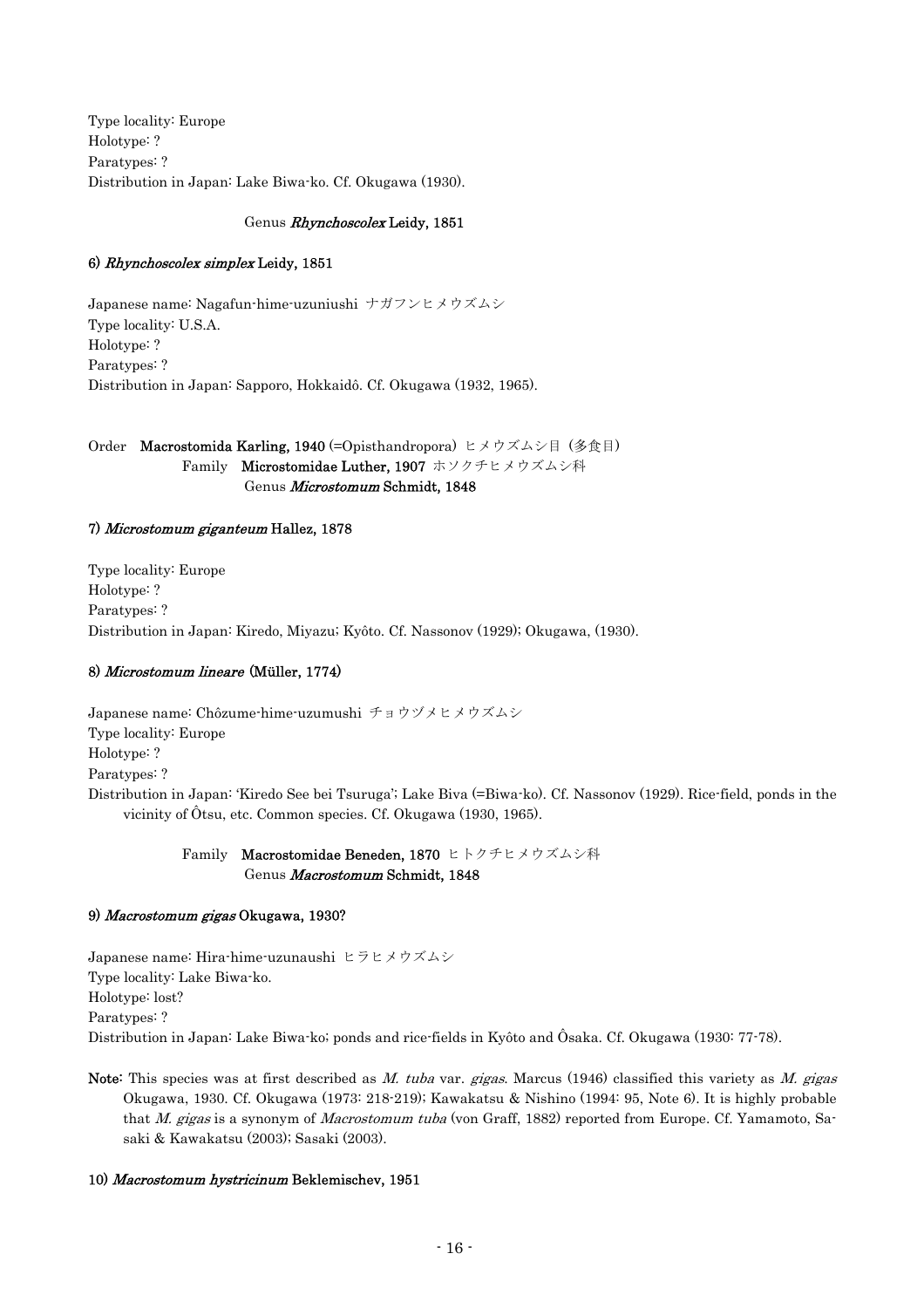Type locality: Europe

Holotype: ?

Paratypes: ?

- Distribution in Japan: Brackish water at Miyazu; rice-field and Lake Biwa-ko. Cf. Okugawa (1930: 77, under the name of *M. appendiculatum* (Fabricius, 1886)).
- Note: *Macrostomum appendiculatum* (Fabricius, 1886), in Okugawa (1930), is a synonym of *M. hystricinum* Beklemischev, 1951. Cf. Beklemischev (1951: 32); Luther (1960: 67-68); Okugawa (1973: 218); Kawakatsu & Nishino (1994: 95, Note 4).

## 11) Macrostomum japonicum Okugawa, 1930

Type locality: Central Japan (Honshû) Holotype: lost? Paratypes: ? Distribution: lakes and ponds in Central part of Honshû. Cf. Okugawa (1930).

## 12) Macrostomum saifunicum Nassonov, 1929

Type locality: 'Insel Chondo in der Nähe der Stadt Tsuruga im Kireto-See und eines Netzfanges im Biva-See bei der Biologischen Station'. Cf. Nassonov (1929).

Holotype: ?

Paratypes: ?

- Distribution: Tsuruga, Fukui Pref.; Lake Biwa-ko. Cf. Nassonov (1929); Okugawa (1930: 78-79, under the name of M. kawamurai ).
- Note: The correct location of Nassonov's type locality is uncertain. *Macrostomum kawamurai* Okugawa, 1930, from Lake Biwa-ko is a synonym of M. saifunicum. Cf. Okugawa (1973: 219); Kawakatsu & Nishino (1994: 95, Note 5).

Order Lecithoepitheliata Reisinger, 1924 ヒラウズムシ目(卵黄皮目) Suborder Prorhynchida Hallez, 1894 プロリンクス亜目 (原有吻亜目) Family Prorhynchidae Hallez, 1894 マエクチコケウズムシ科 Genus Prorhynchus Schultze, 1851

## 13) Prorhynchus stagnalis Schultze, 1851

Japanese name: Koke-uzumushi コケウズムシ Type locality: Europe Holotype: ? Paratypes: ? Distribution in Japan: Ôtsu and the bottom of Lake Biwa-ko. It is also reported from Kiso in Nagano Pref. in Honshû and Hokkaidô. Cf. Okugawa (1930: 84; 1953, 1965, 1970, 1973).

## 14) Prorhynchus stagnalis biwaensis Timoshkin, Grygier & Kawakatsu, 2003 (in press)\*

\*This new subspecific name may be disclaimed. Cf. ICZN, 4th Ed., 1999, Art. 8.3.

Type locality: Kitakomatsu, Lake Biwa-ko, Shiga Pref., Honshû. Holotype: Paratypes: Distribution: known only from the type locality.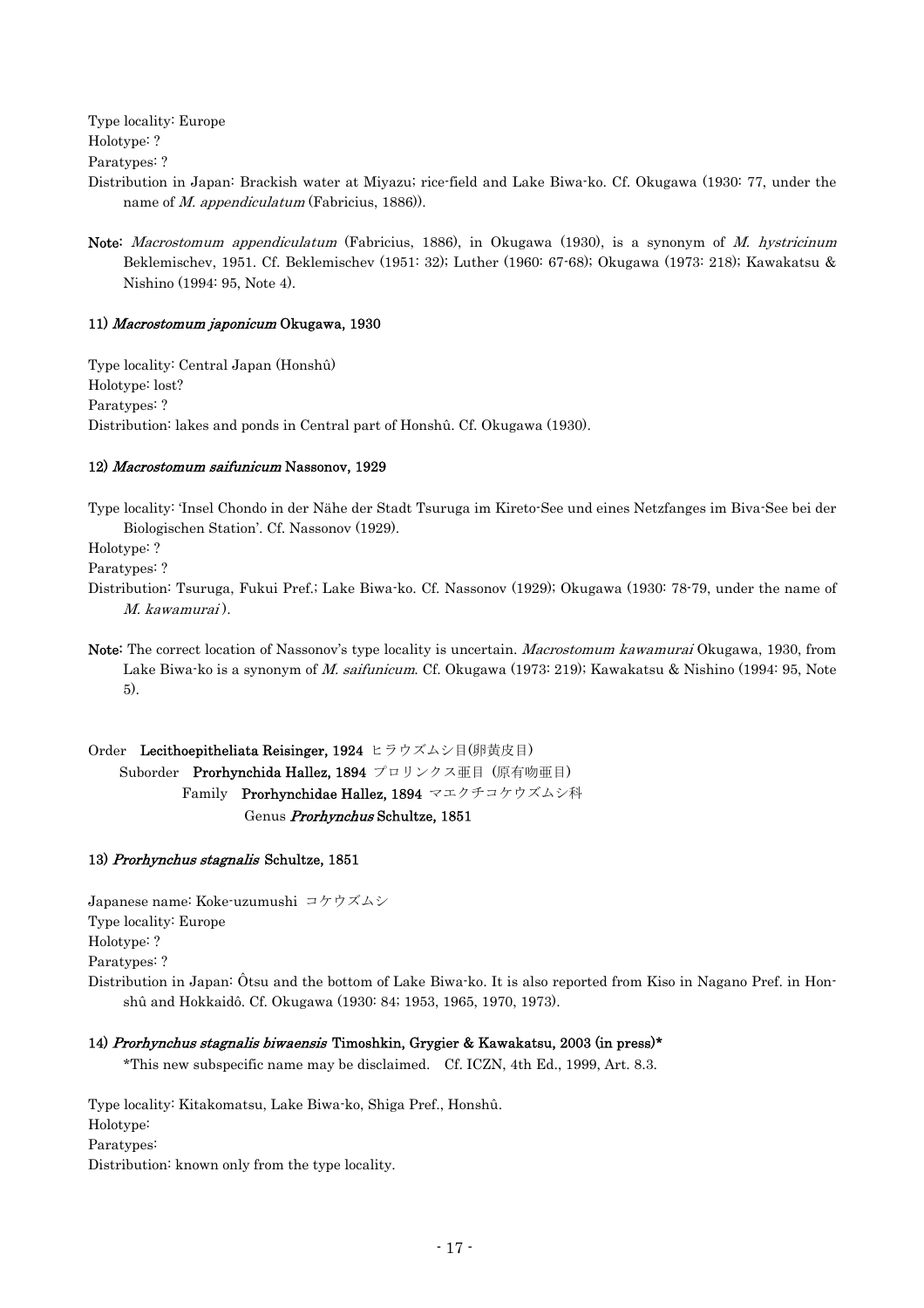Note. The question of the endemicity of P. s. biwaensis can be resolved only after investigation of populations of P. stagnalis inhabiting Lake Biwa's neighbouring water bodies.

### Genus Geocentrophora de Man, 1876

### 15) Geocentrophora sphyrocephala de Man, 1876

Japanese name: Kokehira-uzumushi コケヒラウズムシ Type locality: Europe Holotype: ? Paratypes: ? Distribution in Japan: Kyôto; Kiso in Nagano Pref., Honshû. Cf. Okugawa (1930: 83; 1953, 1965, 1970, 1973).

Genus Plagiostomum Schmidt, 1852 Order Prolecithophora Karling, 1940 (=Holocoela; =Cumulata) プラギオストームム目(原卵黄目) Family Plagiostomidae von Graff, 1908 アミメウズムシ科

### 16) *Plagiostomum lemani* (du Plessis, 1874)

Japanese name: Kuro-amime-uzumushi クロアミメウズムシ Type locality: Europe Holotype: ? Paratypes: ? Distribution in Japan: Lake Biwa-ko and the vicinity of Shiga Pref. in Honshû. Cf. Okugawa (1930: 84; 1953; 1965, 1970, 1973).

## Order Proseriata Meixner, 1938 (=Seriata) ヒメヒラウズムシ目(原順列目) Family Bothrioplanidae Hofsten, 1907 スイツキヒメウズムシ科 Genus Bothrioplana Braun, 1881

### 17) Bothrioplana semperi Braun, 1881

Japanese name: Hime-hira-uzumushi ヒメヒラウズムシ Type locality: Europe

Holotype: ?

Paratypes: ?

- Distribution in Japan: Pools at the Ôsaka City Water-Works. Cf. Okugawa (1950: 84; 1953, 1965, 1970, 1973). B. semperi is also reported from underground pools of Komakado-no-kaza-ana Cave and Hito-ana Cave on the foot of Mt. Fuji-san, Shizuoka Pref., Honshû. Bothriopiana sp. from Sakishirazu-no-iana Cave, Fukue-jima Is. in the Gotô Islands, Nagasaki Pref., Kyûshû, may be the same species. Cf. Mack-Firă & Kawakatsu (1972: 639-640, fig. 1, pl. 1, fig. A-C); Kawakatsu & Mack-Firă (1975: 78-80, fig. 1).
- Japanese samples deposited: KSL Nos. 1048, 1049 and 1050. DZSMN. KSL No. 1043. DZSMN. Some of the samples separated from these collections are deposited in the Laboratoire de Zoologie (Invertebres) de la Faculte de Biologie de l'Universite de Bucarest, Roumanie. Some of the samples in Kawakatsu's Collection will be sent to the ZMA.

## Order Neorhabdocoela Meixner, 1938 ヤドリウズムシ目 (新棒腸目) Suborder Dalyellioida von Graff, 1882 ダリエリア亜目 (たる咽頭亜目) Family Dalyelliidae von Graff, 1908 タルクチヒメウズムシ科 Genus Dalyellia Flemming, 1822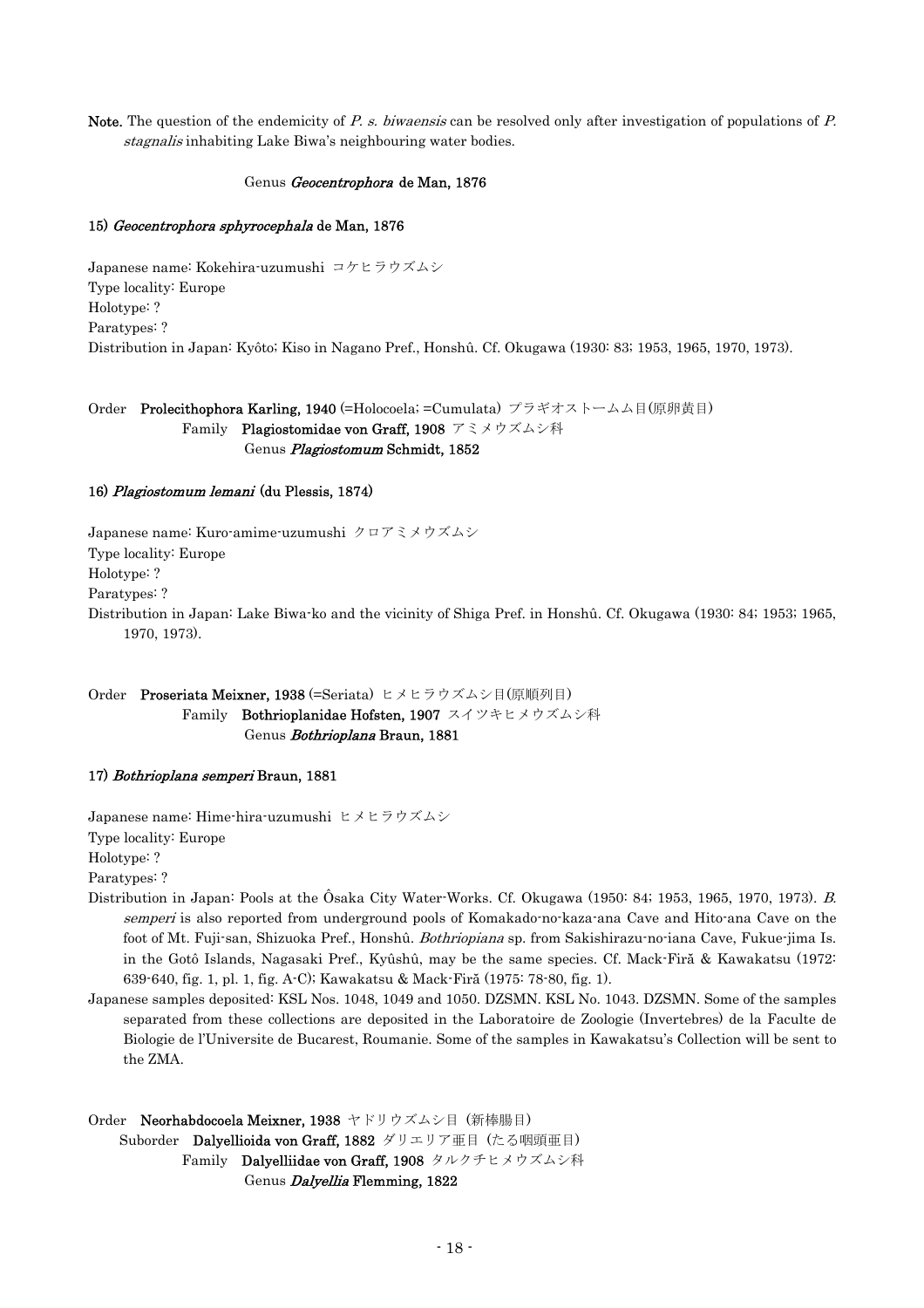## 18) Dalyellia brevispina Hofsten, 1907

Type locality: Europe Holotype: ? Paratypes: ? Distribution in Japan: pools at the Ôsaka City Water-works; Kyôto, Honshû. Cf. Okugawa (1930: 80; 1953).

## 19) *Dalyellia inflata* Okugawa, 1930

Type locality: rice-fields in Awaji-shima Island, Hyôgo Pref., Honshû. Holotype: lost? Paratypes: ? Distribution: known only from the type locality. Cf. Okugawa (1930: 81; 1953).

## 20) Dalyellia japonica Okugawa, 1930

Type locality: A pool at the Ôsaka City Water-works, Honshû. Holotype: lost? Paratypes: ? Distribution: known only from the type locality. Cf. Okugawa (1930: 82; 1953).

## 21) *Dalyellia okugawai* Ruebush & Hayes, 1939

Type locality: a rice-field in Awaji-shima Island, Hyôgo Pref., Honshû. Holotype: lost? Paratypes: ? Distribution: known only from the type locality.

Note: This species was at first described as a new species: *Dalyellia gracilis* Okugawa, 1930. Cf. Okugawa (1930: 81). A new name was given for this Japanese species by Ruebush & Hayes (1939: 149).

## 22) *Dalyellia oryzae* Nassonov, 1929

Type locality: 'Reisfeldern in der Nähe von Fusiki' (Takaoka, Toyama Pref., Honshû). Holotype: ? Paratypes: ? Distribution in Japan: known only from the type locality. Cf. Okugawa (1953).

## 23) *Dalyellia striata* (Plotnikov, 1905)

Type locality: Europe Holotype: ? Paratypes: ? Distribution in Japan: a rice-field in Awaji-shima Island, Hyôgo Pref., Honshû. Cf. Okugawa (1930: 80-81; 1953).

## 24) Dalyellia tsurugae Nassonov, 1929

Type locality: 'Kireto-See bei Tsuruga' (Tsuruga, Fukui Pref., Honshû). Holotype: ? Paratypes: ? Distribution: known only from the type locality. Cf. Okugawa (1953).

## Genus Microdalyellia Gieysztor, 1938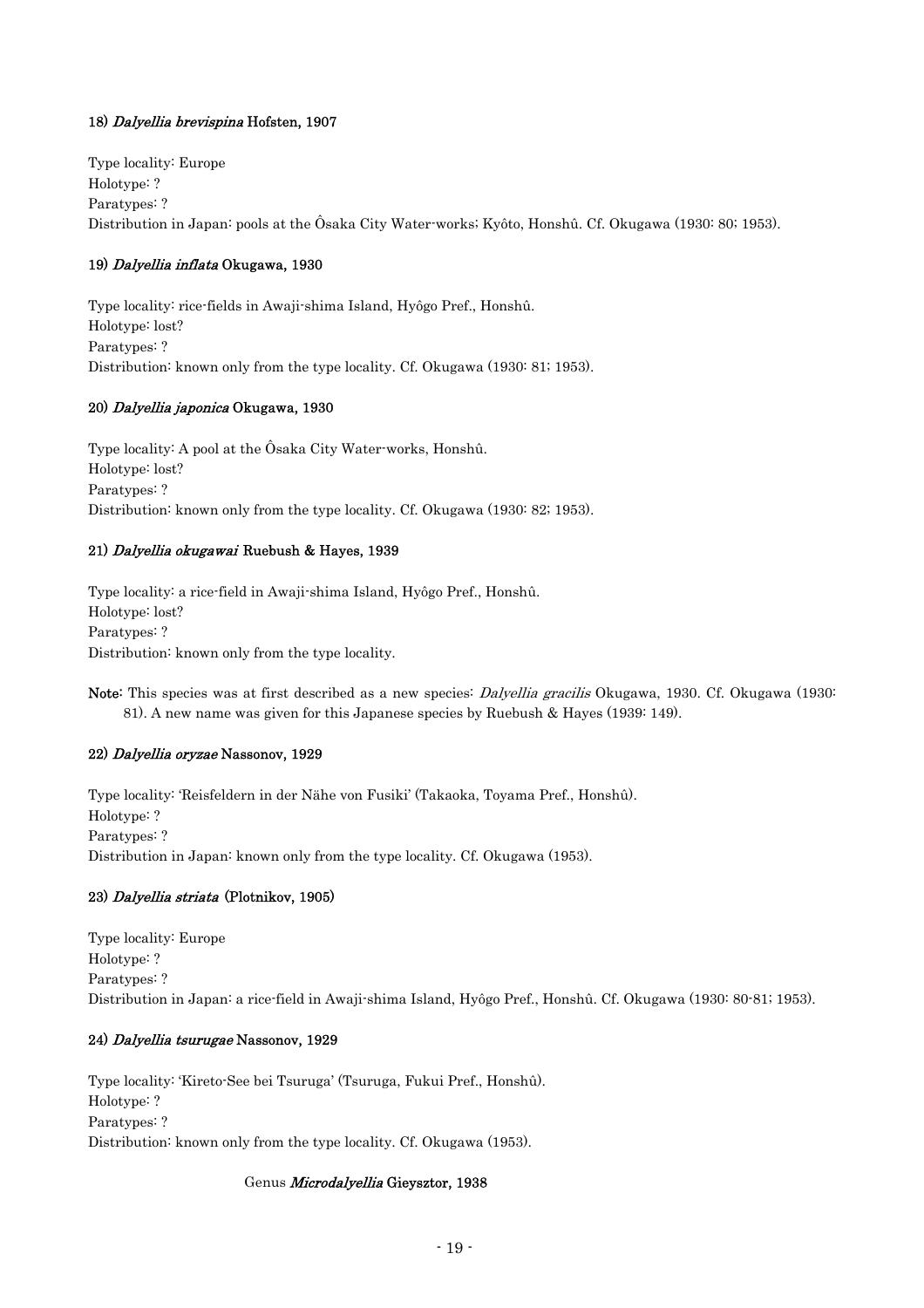## 25) Microdalyellia armiger (Schmidt, 1861)

Japanese name: Taru-hime-uzumushi タルヒメウズムシ Type locality: Europe Holotype: ? Paratypes: ? Distribution in Japan: rice-fields near Kyôto and Ôsaka, Honshû; Yaku-shima Island, Kyûshû. Cf. Okugawa (1930: 80; 1953, 1965, 1970, 1973).

## 26) Microdalyellia biwae (Okugawa, 1930)

Japanese name: Biwa-hime-uzumushi ビワヒメウズムシ Type locality: Lake Biwa-ko; ponds near Kyôto, Honshû. Holotype: lost? Paratypes: ? Distribution: known only from the type locality, etc.

Note: Luther (1955: 151) classified Dalyellia biwae Okugawa, 1930, as Microdalyellia biwae (Okugawa, 1930). Cf. Okugawa (1973: 235); Kawakatsu & Nishino (1994: 95, Note 8).

Suborder Typhloplanoida von Graff, 1905 ティフロプラーナ亜目(無吻亜目) Family Typhloplanidae von Graff, 1908 バラクチヒメウズムシ科 Subfamily Typhloplaninae von Graff, 1908 バラクチヒメウズムシ亜科 Genus Typhloplana Ehrenberg, 1831

## 27) Typhloplana viridata (Abildgaard, 1789)

Type locality: Europe Holotype: ? Paratypes: ? Distribution in Japan: Kiso, Nagano Pref., Honshû. Cf. Okugawa (1930: 82; 1953).

## Genus *Strongyrostoma* Ørsted, 1843

## 28) Strongyrostoma radiatum (Müller, 1774)

Type locality: Europe Holotype: ? Paratypes: ? Distribution in Japan: bottom of Lake Biwa-ko; Kyôto, Honshû. Cf. Okugawa (1950: 82; 1953).

## Genus Castrada Schmidt, 1862

## 29) *Castrada hofmanni* Braun, 1858

Type locality: Europe Holotype: ? Paratypes: ? Distribution in Japan: Benkei-no-Asigata-ike Pond, Kyôto, Honshû. Cf. Okugawa (1930: 82; 1953).

## Subfamily Rhynchomesostominae Luther, 1904 Genus Rhynchomesostoma Luther, 1904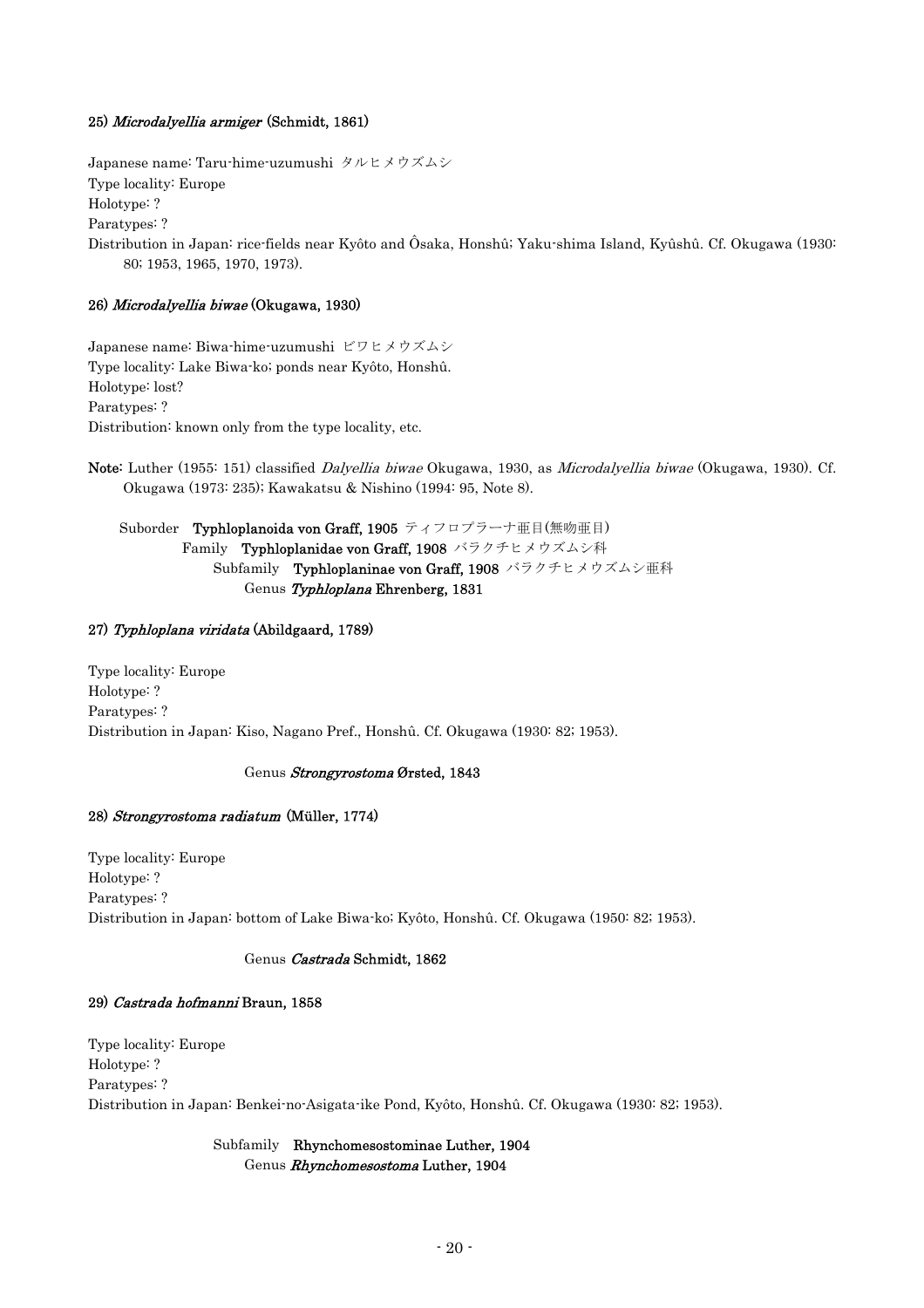### 30) Rhynchomesostoma rostratum (Muller, 1774)

Japanese name: Aka-hime-uzumushi アカヒメウズムシ Type locality: Europe Holotype: ?

Paratypes: ?

Distribution in Japan: a temporary ditch at Ôtsu, Shiga Pref., Honshû; a rice-field in Awaji-shima Island, Hyôgo Pref. Cf. Okugawa (1930: 82; 1953, 1965, 1970, 1973).

> Subfamily Olisthanellinae Voigt, 1892 ホソサヤガタウズムシ亜科 Genus Olisthanella Voigt, 1892

### 31) Olisthanella truncula fusikosum Nassonov, 1929

Type locality: 'Reisfelde bei Fusiki' (Takaoka, Toyama Pref., Honshû). Holotype: ? Paratypes: ? Distribution: known only from the type locality. Cf. Okugawa (1953).

Note: In the original description of this subspecies, the generic name is erroneously printed as "Olistanella". Cf. Nassonov (1929: 428).

## Subfamily Mesostominae Ehrenberg, 1837 タンボヒメウズムシ亜科 Genus Mesostoma Ehrenberg, 1837

### 32) *Mesostoma lingua* (Abildgaard, 1789)

Japanese name: Tanbo-hime-uzumushi タンボヒメウズムシ Type locality: Europe Holotype: ? Paratypes: ? Distribution in Japan: rice-fields in various parts of Honshû; also occurred in Hokkaido. Cf. Okugawa (1930: 83; 1953, 1965, 1970, 1973).

## 33) Mesostoma productum (Schmidt, 1848)

Japanese name: Dorota-hime-uzumushi ドロタヒメウズムシ Type locality: Europe Holotype: ? Paratypes: ? Distribution in Japan: rice-fields in various parts of Middle Honshû. Cf. Okugawa (1930: 83; 1953, 1965, 1970, 1973).

### Genus Bothromesostoma Braun, 1885

## 34) Bothromesostoma personatum (Schmidt, 1848)

Japanese name: Koicha-hime-uzumushi コイチャヒメウズムシ Type locality: Europe Holotype: ? Paratypes: ? Distribution in Japan: 'Reisfelde bei Miazu' (Miyazu, Kyôto Pref.); Ôtsu, Shiga Pref., Honshû. Cf. Nassonov (1929: 428); Okugawa (1930: 83; 1953, 1965, 1970, 1973),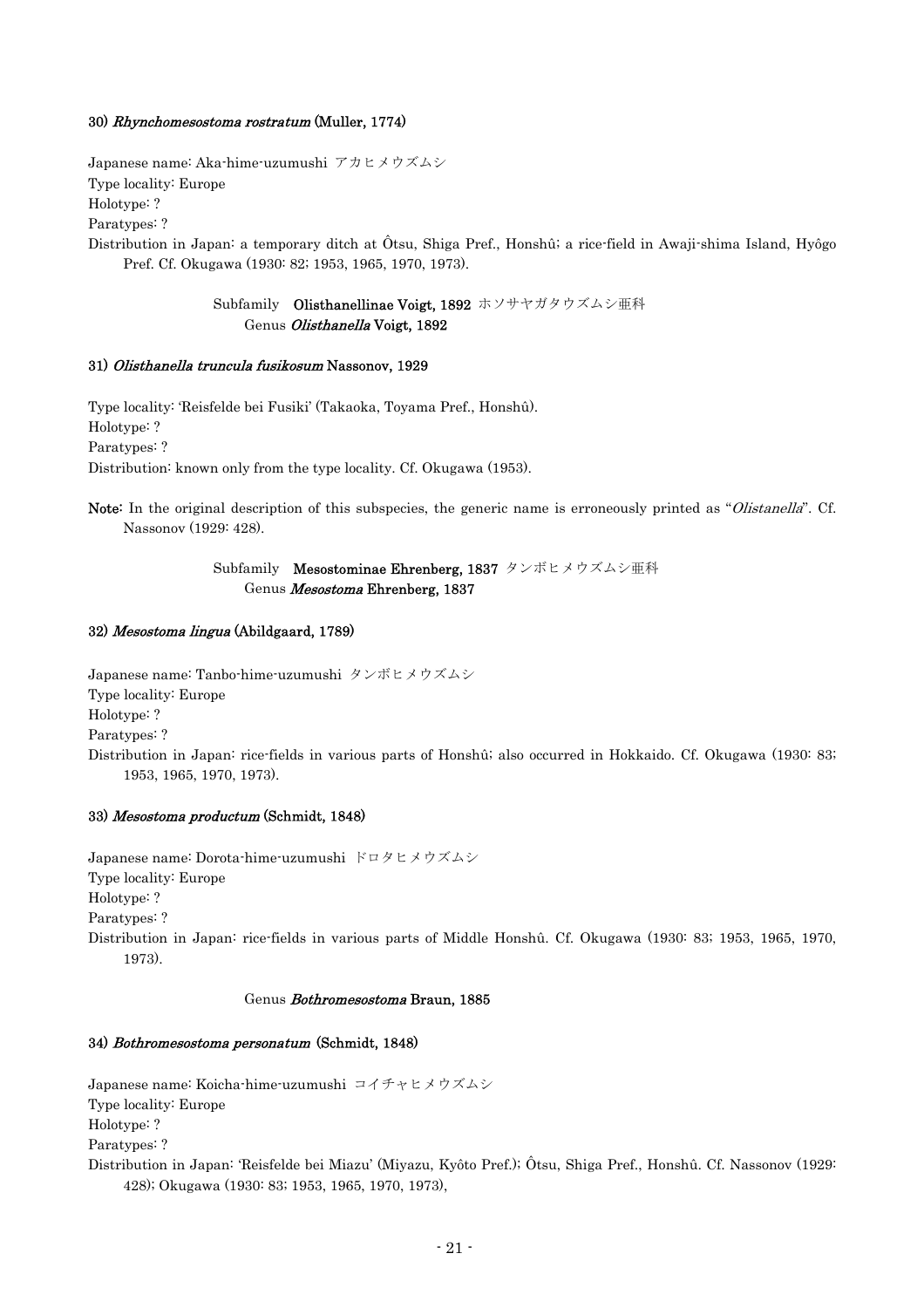## Suborder Kalyptorhynchia von Graff, 1905 カリプトリンクス亜目(隠吻亜目) Family Polycystidae von Graff, 1905 イボクチヒメウズムシ科 Genus Macrorhynchus von Graff, 1882

### 35) Macrorhynchus goettei (Bresslau, 1906)

Type locality: Europe Holotype: ? Paratypes: ? Distribution in Japan: pools at Ôsaka City Water-works, Honshû. Cf. Okugawa (1930: 83; 1953).

> Family Gyratricidae Karling, 1955 ハリヒメウズムシ科 Genus Gyratrix Ehrenberg, 1831

### 36) Gyratrix hermaphroditus Ehrenberg, 1831

Japanese name: Hari-hime-uzumushi ハリヒメウズムシ Type locality: Europe Holotype: ? Paratypes: ?

Distribution in Japan: 'Kireto-See und .... einem Reisfelde bei Fusiki' (the vicinity of Tsuruga in Fukui Pref. and Fusiki in Toyama Pref.; Cf. Nassonov, 1929: 428). Ponds, pools and rice-fields in Middle Honshû; Hokkaidô. Cf. Okugawa (1930: 83; 1953, 1965, 1970, 1973). The occurrence of this species in Lake Biwa-ko (Kitakomatsu) is reported by Timoshkin, Kawakatsu, Korgina & Vvedenskaya (2004 - In press).

# Order Temnocephalida Blanchard, 1849 テムノケファーラ目 (切頭目)

Suborder Scutariellidata Baer, 1953

Family Scutariellidae Annandale, 1912 ヤドリフタツノムシ科 Subfamily Scutariellinae Baer, 1953 ヤドリフタツノムシ亜科 Genus Scutariella Mrázek, 1907

## 37) *Scutariella japonica* (Matjašič, 1990)

Japanese name: Ebi-yadori-tsunomushi エビヤドリツノムシ Type locality: Japan (not specified). Holotype: ? Paratypes: ?

- Hosts: Paratya compressa compressa (De Haan, 1844); P. c. improvisa Kemp, 1917; Neocaridina denticulata (De Haan, 1849). Numa-ebi, Nuka-ebi, Minami-numa-ebi.
- Distribution: Honshû (Chûgoku, Kinki, Chûbu, Kantô and Tôhoku Regions); China? Cf. Honjô (1937); Katô (1943, 1965); Kawakatsu (1998a, 1998b: 72-74); Kawakatsu, Nunomura & Suzuki (1989); Kawakatsu & Nishino (1994: 95, Note 9); Matjašič (1990); Nishino (2002).

Suborder Temnocephalata Baer, 1953

Family Temnocephalidae Monticelli, 1899 ヤドリイツツノムシ科 Genus Temnocephala Blanchard, 1849

## 38) Temnocephala minor Haswell, 1887

Japanese name: Australia-zarigani-yadori-tsunomushi オーストラリアザリガニヤドリツノムシ Type locality: Australia Holotype: ?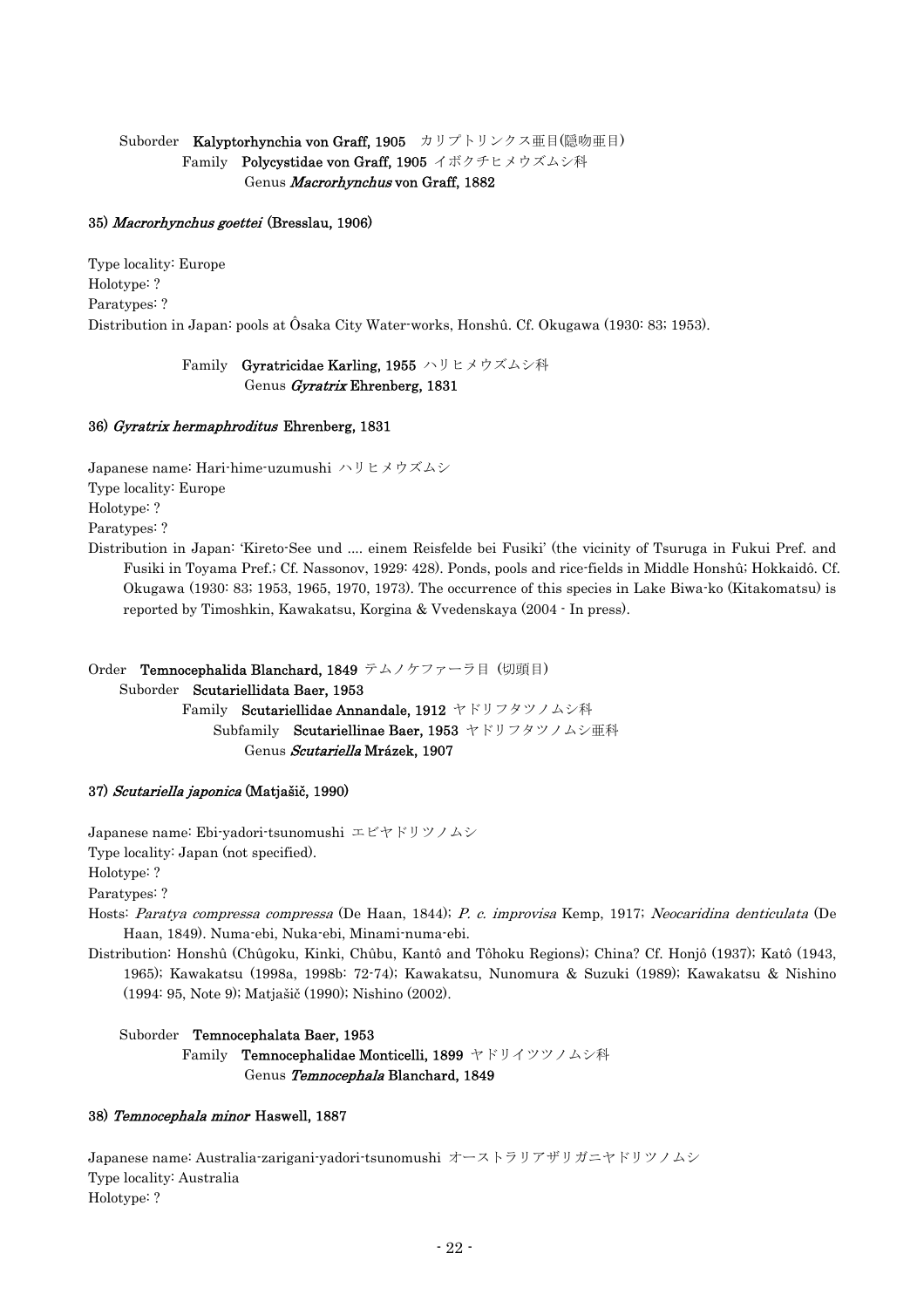Paratypes: ?

Host: freshwater crayfish of Western Australia, Cherax tenuimanus (Smith, 1912).

Distribution in Japan: an introduced species; only recorded from the Ibusuki Branch of the Kagoshima Prefectural Fisheries Experimental Station. Cf. Tamura, Oki, Kawakatsu, Ninagawa, Matsusato & Suzuki (1985); Kawakatsu, Oki, Tamura, Takai, Timoshkin & Porfirjeva (1993); Oki, Tamura, Takai & Kawakatsu (1995).

### 39) Temnocephala semperi Weber, 1889

Japanese name: Kani-yadori-tsunomushi カニヤドリツノムシ

Type locality and Distribution: The Philippines (Luzon and Mindanao); Indonesia (Sumatra, Java and Celebes). Holotype: ?

Paratypes: ?

Hosts: Geothelphusa miyazakii Miyake & Chiu, 1965; Eriocheir japonicus De Haan, 1835. Iriomote-jima Island. Distribution: Iriomote-jima Island, Okinawa Pref. Cf. Suzuki (1977); Suzuki, Ninagawa & Kawakatsu (1983).

Note: The samples from Iriomote-jima Island may be T. semperi (not yet identified). The other sample from Tanega-shima Island, Kagoshima Pref., may also be the same species. See Suzuki, Ninagawa & Kawakatsu (1983).

## **References (Microturbellarians)**

Principally, taxonomic papers concerning the authors' names for each taxon are excluded.

- Beklemischev, V. N., 1951. O vidakh roda *Macrostomum* (Turbellaria Rhabdocoella [sic]). Biuleten' M. O-VA Isp. Prirody, Otd. Biol., LVI (4): 31-40. (In Russian.)
- Honjô, I., 1937. Physiological studies on the neuromuscular systems of lower worms. I. Caridinicola indica. Mem. Coll. Sci., Kyoto Imp. Univ., B, 12: 187-210 + pl. XXI.
- International Commisssion on Zoological Nomenclature, 1999. International Code of Zoological Nomenclature, 4th Ed., pp. i-xxix + 1-306. London.
- Interenational Commission on Zoological Nomenclature, 2000. National Committee for Zoological Sciences, Science Council of Japan (eds.), The Japanese Text of the International Code of Zoological Nomenclature (an official text authorized by the International Commission on Zoological Nomenclature under Article 87 of the Code). Pp. I-XVIII + 1-133. The Union of Japanese Societies for Systematic Zoology, Tôkyô. (In Japanese.)
- Katô, K., 1943. Platyhelminthes. In: Ôshima, H. & Okada, Y. (eds.), Systematic Zoology, I: 623-670. Yôkendo Publ. Co., Tôkyô. (In Japanese.)
- Katô, K., 1965. Caridinicola indica Annandale. In: Okada, Yô K., Uchida, S. & Uchida, T. (eds.), New Illustrated Encyclopedia of the Fauna of Japan., Part I: 315, fig. 18. Hokuryû-kan Publ. Co. Ltd., Tôkyô. (In Japanese.)

Kawakatsu, M., 1991. History of the study of Turbellaria in Japan. Hydrobiologia, 227: 389-398.

- Kawakatsu, M., 1998a. Plathelminthes: Turbellaria. In: Environmental Agency of the Prime Minister's Office (ed.), 'A List of Japanese Wild Species of Plants and Animals: Invertebrates III', Chapt. 42 (Other than Marine Species). Pp. 19-22. The Research Center of Natural Environment, Tôkyô. (In Japanese.)
- Kawakatsu, M., 1998b. A list of publications on Japanese Turbellarian (1997) --- Including titles of publications on foreign Turbellarians written by the Japanese authors  $\cdots$ . Bull. Fuji Women's College, (36), II: 67-74. See Part II.
- Kawakatsu, M. & Mack-Firă, V., 1975. The fauna of the insular lava caves in West Japan. XI. Proseriata et Tricladida (Turbellaria). Bull. Nat. Sci. Mus., ser. A (Zool.), 1: 77-84 + pl. 1.
- Kawakatsu, M. & Nishino, M., 1993. A list of publications on Turbellarians recorded from Lake Biwa-ko, Honshû, Japan. Bull. Fuji Women's College, (31), II: 87-102 (+ pls. I-V).
- Kawakatsu, M. & Nishino, M., 1994. A list of publications on Turbellarians recorded from Lake Biwa-ko, Honshû, Japan. Addendum I. A supplemental list of publications and a revision of the section Platyhelminthes in the papers by Mori (1970) and Mori & Miura (1980, 1990). Bull. Fuji Women's College, (32), II: 87-103.
- Kawakatsu, M., Nunomura, N. & Suzuki, H., 1939. Corrections and emendations of species names of several Japanese species of Turbellarians (Acoela, Tricladida-Maricola, Polycladida-Cotylea, and Temnocephalida -Scutariellidata) and Nemertinea (Enopla-Hoplonemertea-Monostylifera). Bull. Fuji Women's College, (27), II: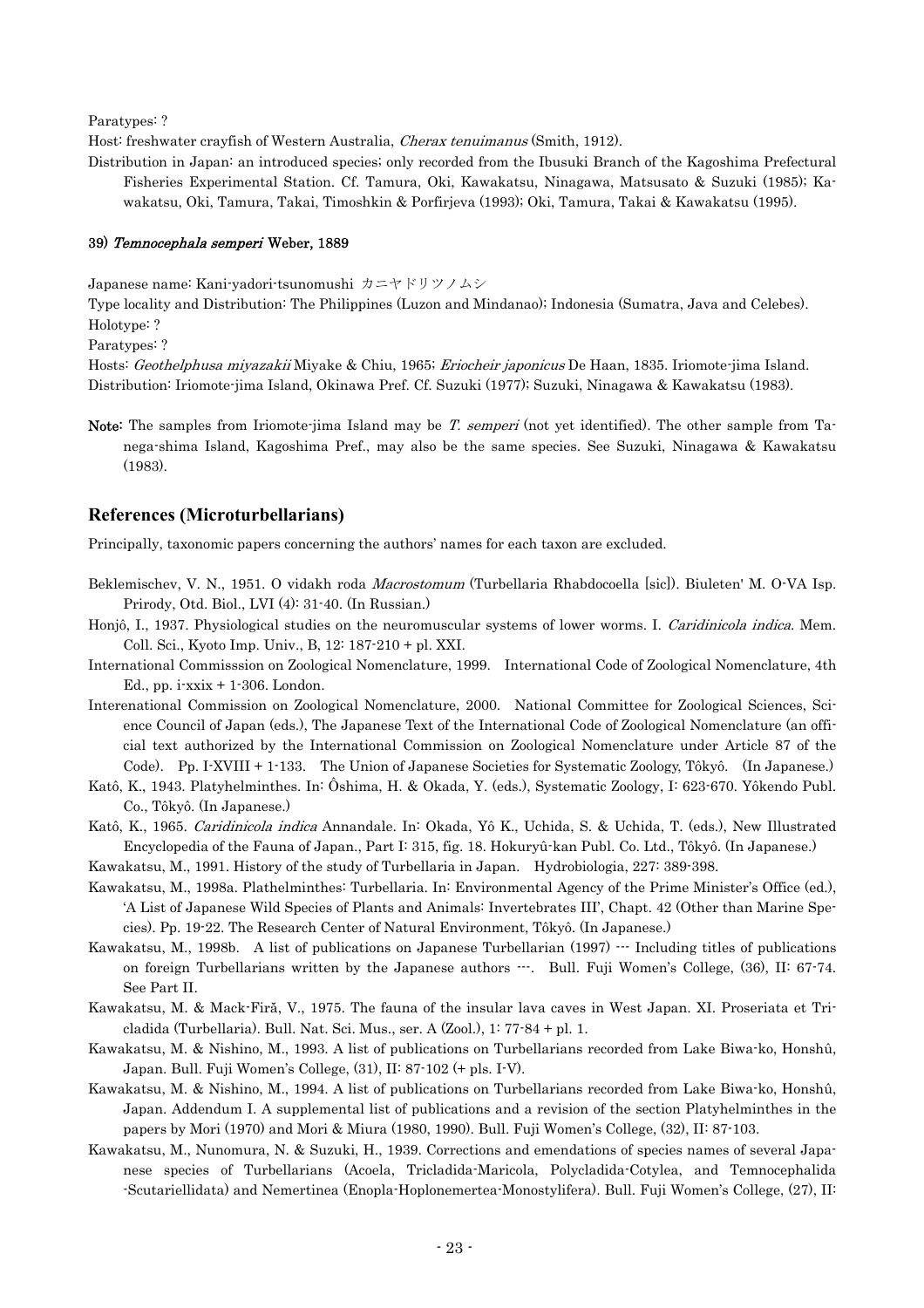41-51.

- Kawakatsu, M., Oki, I., Tamura, S., Takai, M., Timoshkin, O. A. & Porfirjeva, N. A., 1993. Preprint of papers given at the Seventh International Symposium on the Turbellaria, June 17-22, 1993, Åbo, Finland. Occ. Publ., Biol. Lab. Fuji Women's College, Sapporo (Hokkaidô), Japan, (25): 1-20.
- Luther, A., 1955. Die Dalyelliiden (Turbellaria, Neorhabdocoela). Eine Monographie. Acta Zool. Fennica, 87: i-viii + 1-337.
- Luther, A., 1960. Die Turbellarien Ostfennoskandiens. I. Acoela, Catenulida, Macrostomida, Lecithoepitheliata, Prolecithophora, und Proseriata. Soc. Fauna et Flora Fennica, Fauna Fenica, 7: 1-155 (+ pl. 1).
- Mack-Firă, V. & Kawakatsu, M., 1972. The fauna of the lava caves around Mt. Fuji-san. XII. Proseriata et Tricladida (Turbellana). Bull. Natn. Sci. Mus. Tokyo, 15: 637-646 + pls. 1-2.
- Marcus, E., 1946. Sôbre Turbellaria Brasileiros. Bol. Fac. Filos. Ciênc. Letras, Univ. São Paulo, Zoologia, (11): 5-250 (+ pls. I-XXX) + pl. XXXI.
- Matjašič, J., 1990. Monography of the Family Scutariellidae (Turbellaria, Temnocephalida). Svenska Akademija Znanosti in Umetnosti, Razred za Naravoslone Vede, 28, Znanstvenoraziskovalni Center Sazu, Biološtitut Inštitut Jovana Hadžua, 9, pp. 1-166. Ljubljana.
- Nassonov, N. V. (=Nasonov, N. V.), 1929. Zur Fauna der Turbellana Rhabdocoelida der japanischen Süsswasserbecken. C. R. Acad. Sci. URSS, 1929: 423-428.
- Nishino, M., 2000. *Bdellocephala annandalei; Scutariella japonica*. Red Data Book Shiga for 2000, pp. 149-150; CD-ROM: Bdellocephala annandalei (with a color photo and a map); Scutariella japonica (with a color photo). Shizen-hogo-ka, Biwako-Kankyô-bu, Shiga Pref., Ôtsu. (In Japanese.)
- Oki, I., Tamura, S., Takai, M. & Kawakatsu, M., 1995. Chromosomes of Temnocephala minor, an ectosymbiotic turbellarian on Australian crayfish found in Kagoshima Prefecture, with karyological notes on exotic turbellarians found in Japan. Hydrobiologia, 305: 71-77.
- Okugawa, K. I., 1930. A list of fresh-water Rhabdocoelids found in Middle Japan, with preliminary descriptions of new species. Mem. Coll. Sci., Kyoto Imp. Univ., B, V: 75-88 + pls. III-IV.
- Okugawa, K. I., 1932a. A key to the fresh-water Rhabdocoelids found in Japan. Zool. Mag., Tôkyô, 44: 263-278. (In Japanese.)
- Okugawa, K. I., 1932b. Outline of the investigations on Japanese fresh-water Rhabdocoelids. Zool. Mag., Tôkyô, 44: 519-520. (In Japanese.)
- Okugawa, K. I., 1947. Freshwater triclads and microturbellarians. In: Uchida, S. (ed.), Illustrated Encyclopedia of the Fauna of Japan (Exclusive of Insects), Rev. Ed., pp. 1486-1487 (figs. 4187-4191), 1491 (figs. 4202-4203), 1493-1495 (figs. 4207-4213). Hokuryû-kan Publ. Co., Ltd., Tôkyô. (In Japanese.)
- Okugawa, K. I., 1953. A monograph of Turbellaria (Acoela, Rhabdocoela, Alloeocoela and Tricladida) of Japan and its adjacent regions. Bull. Kyoto Gakugei Univ., B, (3): 20-43.
- Okugawa, K. I., 1960. Freshwater triclads and. microturbellarians. In: Uchida, S. & Okada, Yô K. (eds.), Encyclopedia Zoologica in Colours, IV: 174-175 (p1. 87). Hokûryu-kan Publ. Co. Ltd., Tôkyô. (In Japanese.)
- Okugawa, K. I., 1965. Freshwater triclads and microturbellarians. In: Okada, Yô K., Uchida, S. & Uchida, T. (eds.), New Illustrated Encyclopedia of the Fauna of Japan, Part I: 312-316 (figs. 7-17, 20-22), 317 (fig. 25), 319-321 (figs. 32-41). Hokuryû-kan Publ. Co. Ltd., Tôkyô. (In Japanese.)
- Okugawa, K. I., 1970. Platyhelminthes-Turbellaria. In: Uchida, T. & Mawatari, S. (eds.), Gendai-Seibutsugaku-Taikei, 1, Invertebrates A, pp. 91-124. Nakayama-Shoten, Tôkyô. (In Japanese.)
- Okugawa, K. I., 1973. Platyhelminthes-Turbellaria. In: Uéno, M. (ed.), The Late T. Kawamura Freshwater Biology of Japan, pp. 207-249. Hokuryû-kan Publ. Co. Ltd., Tôkyô. (In Japanese.)
- Okugawa, K. I., 1979. Freshwater triclads and microturbellarians. In: Uchida, T. (supervised), Imajima, M. & Takeda, M. (eds.), Illustrated Encyclopedia of the Fauna of Japan, Newly Compiled, pp. 116-119 (figs. 401-405, 410-413). Hokuryû-kan Publ. Co. Ltd., Tôkyô. (In Japanese.)
- Reubush, T. K. & Hayes, J. Jr., 1939. The genus Dalyellia in America II. Zool. Anz., 128: 136-152.
- Sasaki, G.-Y., 2003. An expressive face: Macrostomum gigas?
	- http://www.ct.sakura.ne.jp/~gen-yu/2003/mgigas.html (In Japanese.)
- Suzuki, H., 1977. A temnocephalid species from Iriomote-jima Island. Program of the 13th Ann. Meet. of the Japanese Soc. of Systematic Zool. held in Tôkyô, on Apr. 10, 1977, p. 4. (In Japanese.)
- Suzuki, H., Ninagawa, M. & Kawakatsu, M., 1983. Preliminary notes on *Temnocephala* species found in Japan. Collect. & Breed., Tôkyô, 45: 488-489. (In Japanese.)
- Tamura, S., Oki, I., Kawakatsu, M., Ninagawa, M., Matsusato, T. & Suzuki, H., 1985. A note on an introduced spe-